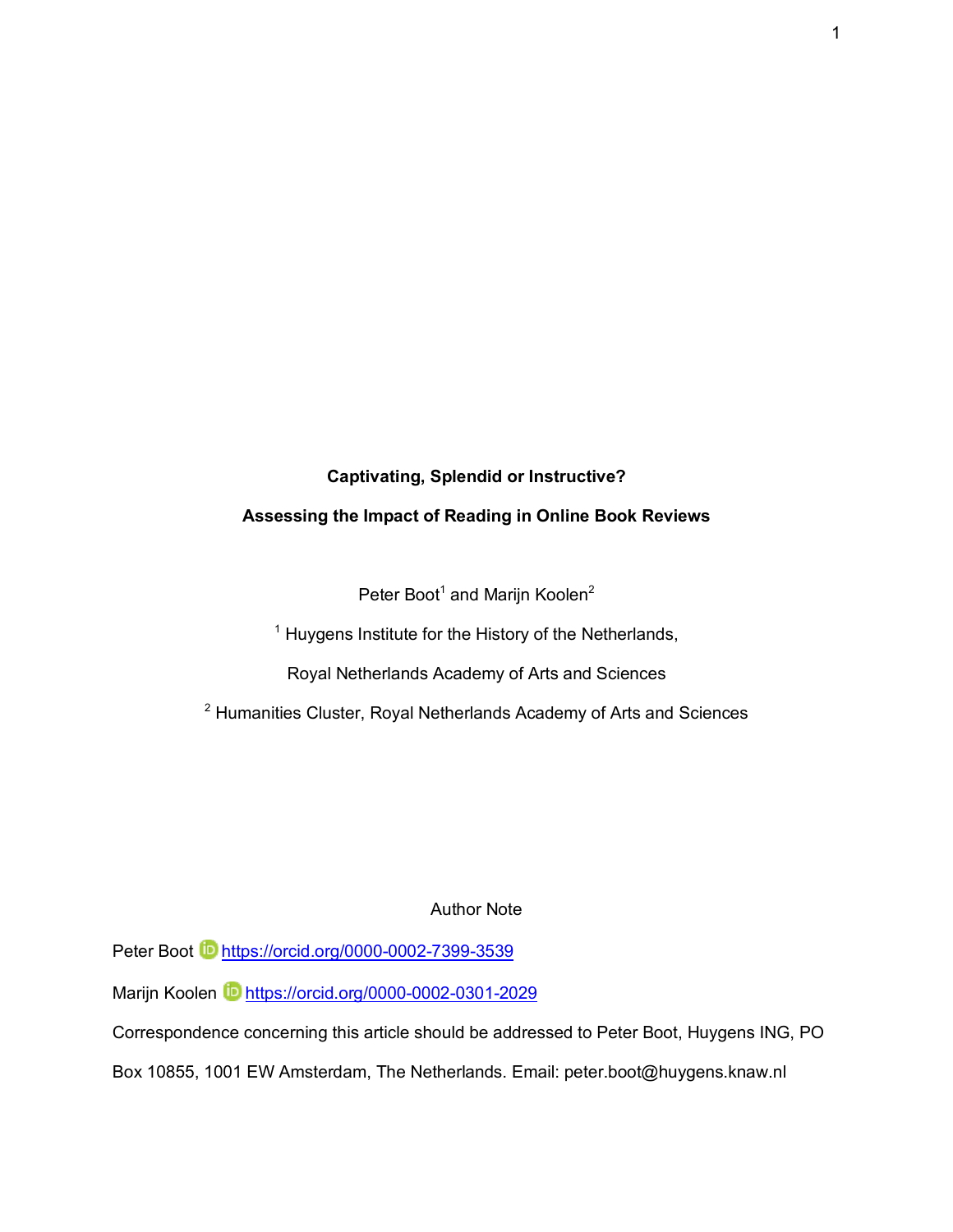#### **Abstract**

What is the impact of reading fiction? We analyze online Dutch book reviews to detect overall affective impact, narrative feelings, response to style and reflection. We create a set of rules that analyze the reviews and detect the impact aspects. We evaluate the detection by asking raters about the presence of these aspects in reviews and comparing these ratings to our detection. Interrater agreements are weak to moderate; however, there is a significant correlation between the model's predictions for all impact aspects except reflection. The detected impact correlates with book genres in the way one would expect: Narrative feelings are highest for thrillers, and stylistic response is highest for literary books. We can thus estimate some aspects of the response books evoke in readers. Initial results suggest that the appreciation of style is linked to reflection in the reader. However, the concepts underlying the impact categories need further exploration.

## **Keywords**:

Online book review; reading impact; aesthetic feeling; narrative feeling; reflection; survey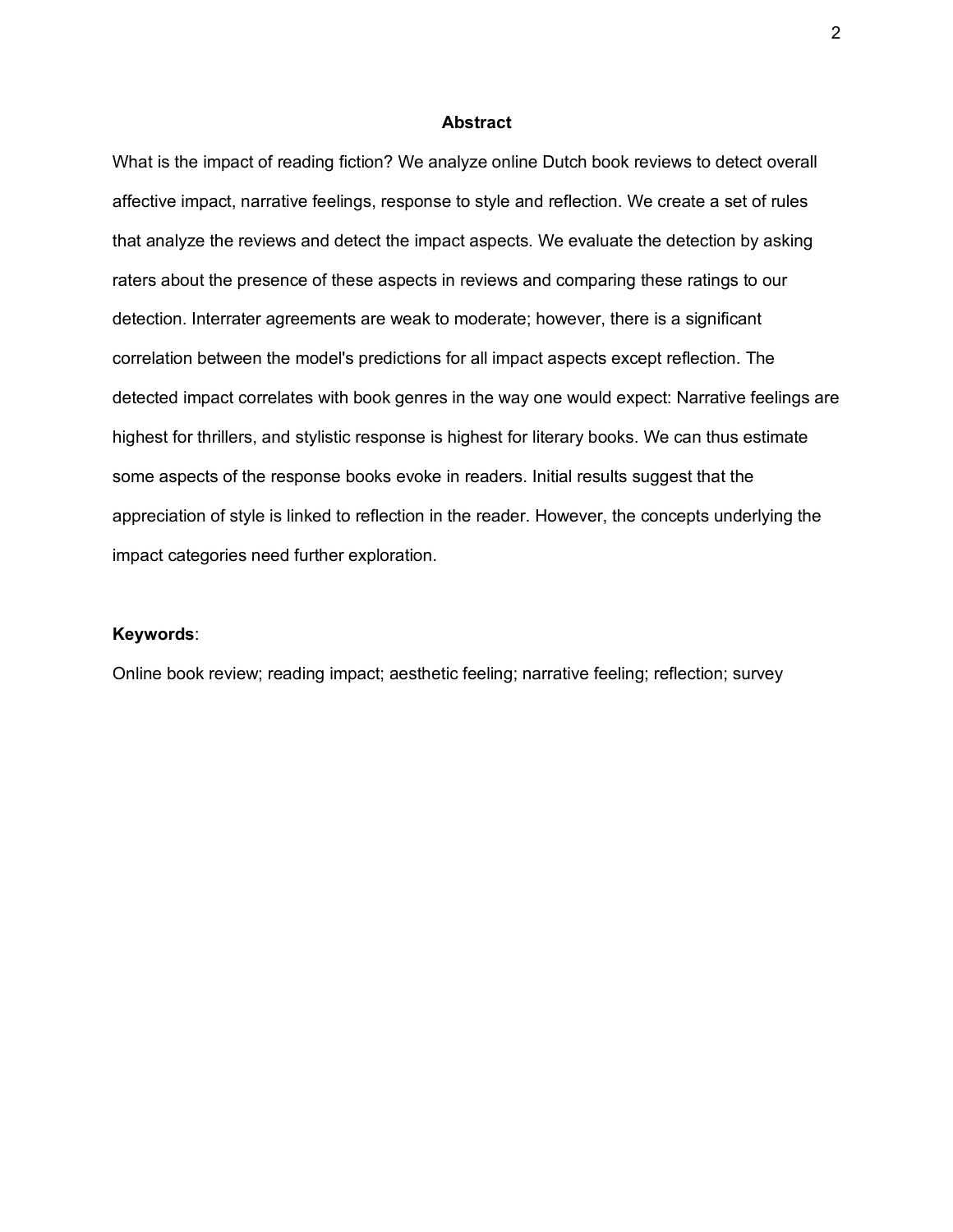#### Captivating, Splendid or Instructive?

## Assessing the Impact of Reading in Online Book Reviews

What is the impact that reading fiction has on readers? Does it captivate us, does it cause admiration, does it teach us something? Does it increase empathy (Kidd & Castano, 2013)? Can it cure us (Berthoud & Elderkin, 2013)? We will show some aspects of the impact of fiction in a collection of Dutch book reviews that we downloaded from a number of review sites. We look at four types of impact: overall affective impact, narrative feelings, response to style and reflection. We create a set of rules that, based on the presence of words and phrases in the review texts, determines whether the review shows one or more forms of impact. We evaluate the quality of the predictions by asking contributors of online reviews to rate the presence of these aspects in reviews and comparing these ratings to our predictions. We also show that the predicted aspects of impact are plausible, in that they correlate with book genres the way one would expect: Narrative feelings are highest for thrillers and other plot-oriented genres; stylistic response and reflection are highest for literary books.

This means that we have created an instrument that can meaningfully gauge some aspects of the response that books evoke in readers. As a first application, we look at the correlation between the different impact aspects and show that the appreciation of style is linked to reflection in the reader while narrative engagement is negatively correlated with both stylistic appreciation and reflection.

In this article, we discuss in turn the impact of reading and the aspects we investigate, the use of online book reviews and some of its limitations, the model that we designed to capture impact in online book reviews, the survey that we designed to validate the model, the results of the survey and two tentative applications of our model. Finally, we discuss our results, limitations and prospects of what we have done.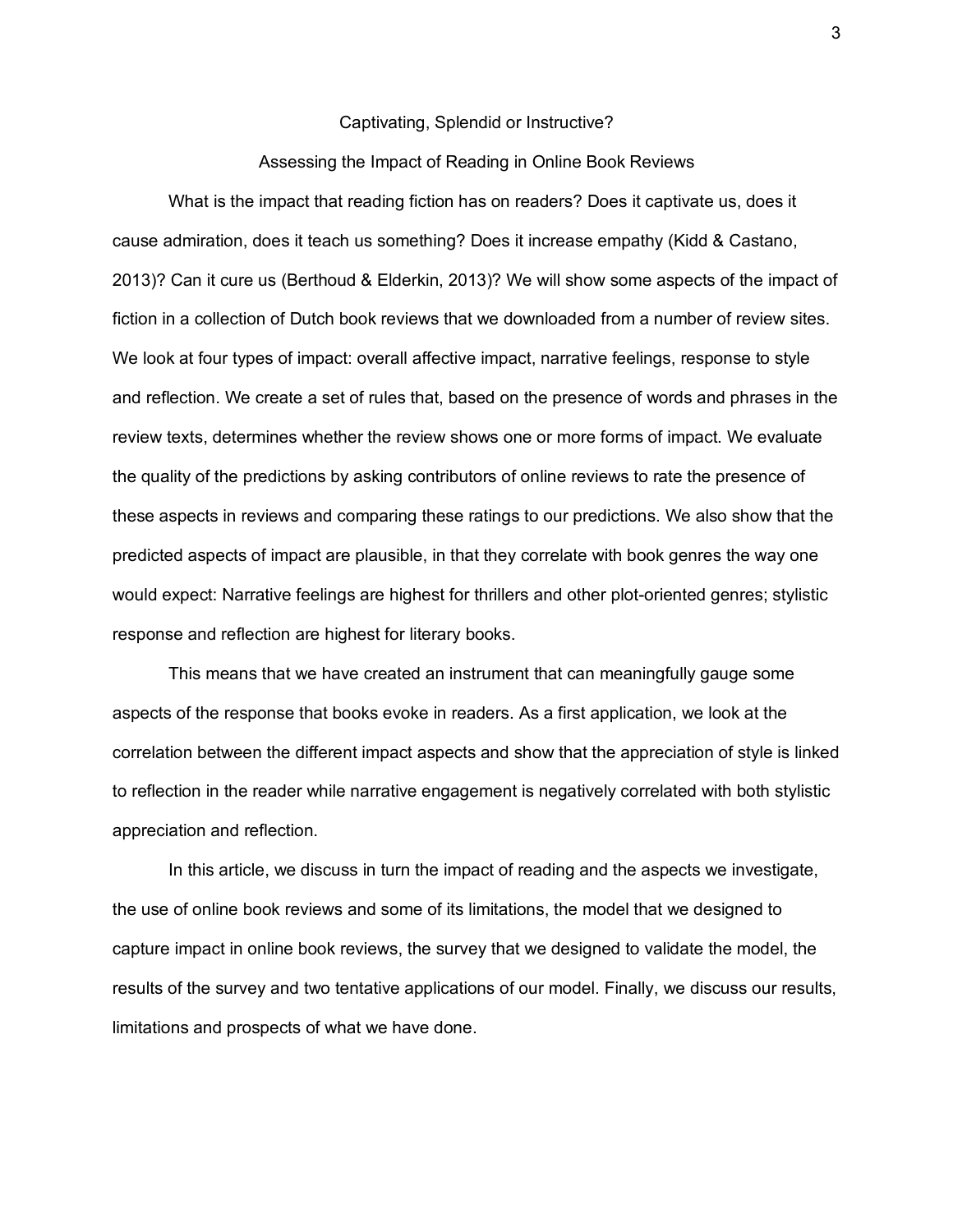#### **Reading Impact**

There are many ways in which reading stories can impact readers. The most important effects are often thought to be emotional. Miall and Kuiken (2002) found four types of feeling as a result of reading: enjoyment in reading, empathy or sympathy, aesthetic response, and feelings that modify the self. They also distinguished between fresh and remembered emotions. Oatley (1994) contributed the distinction between *external* emotions (the reader confronting the text) and *internal* emotions (the reader entering the world of the text). Other possible effects are personal transformation (Miall & Kuiken,2002; Sabine & Sabine, 1983;, Ross, 1999), (self- )reflection (Koopman, 2016), increased empathy (discussed in Keen, 2007) and beliefs about the real world (Gerrig & Rapp, 2004).

In this paper, we do not intend to look at all aspects of reading impact. Our intention is to explore how the availability of online reviews might contribute to its study. We take a computational approach: We want to develop a tool that will be able to decide, for a given review, what forms of reading impact are present in the review. Basing ourselves on Koopman and Hakemulder (2015), we choose to focus for now on four aspects of impact: general emotional impact, narrative feeling, aesthetic feeling and reflection. We know these aspects are well represented in the reviews and probably easier to detect than other potential responses, no less interesting (such as personal transformation), that we may consider at a later stage. We conceptualize narrative and aesthetic feelings as subcategories of general emotional impact. Narrative feelings and response to style might be related to increased empathy, according to Koopman (2016), which might, together with reflection, be related to the prosocial effects of reading. Apart from their intrinsic interest, these aspects of impact might therefore also be of social importance. We define them as follows:

● emotional impact: any (fleeting or permanent) emotional response during or after reading, be it targeted at the book as a whole, its author, its characters, its style, aspects of the world that it describes, or any other aspects. These emotions may be positive or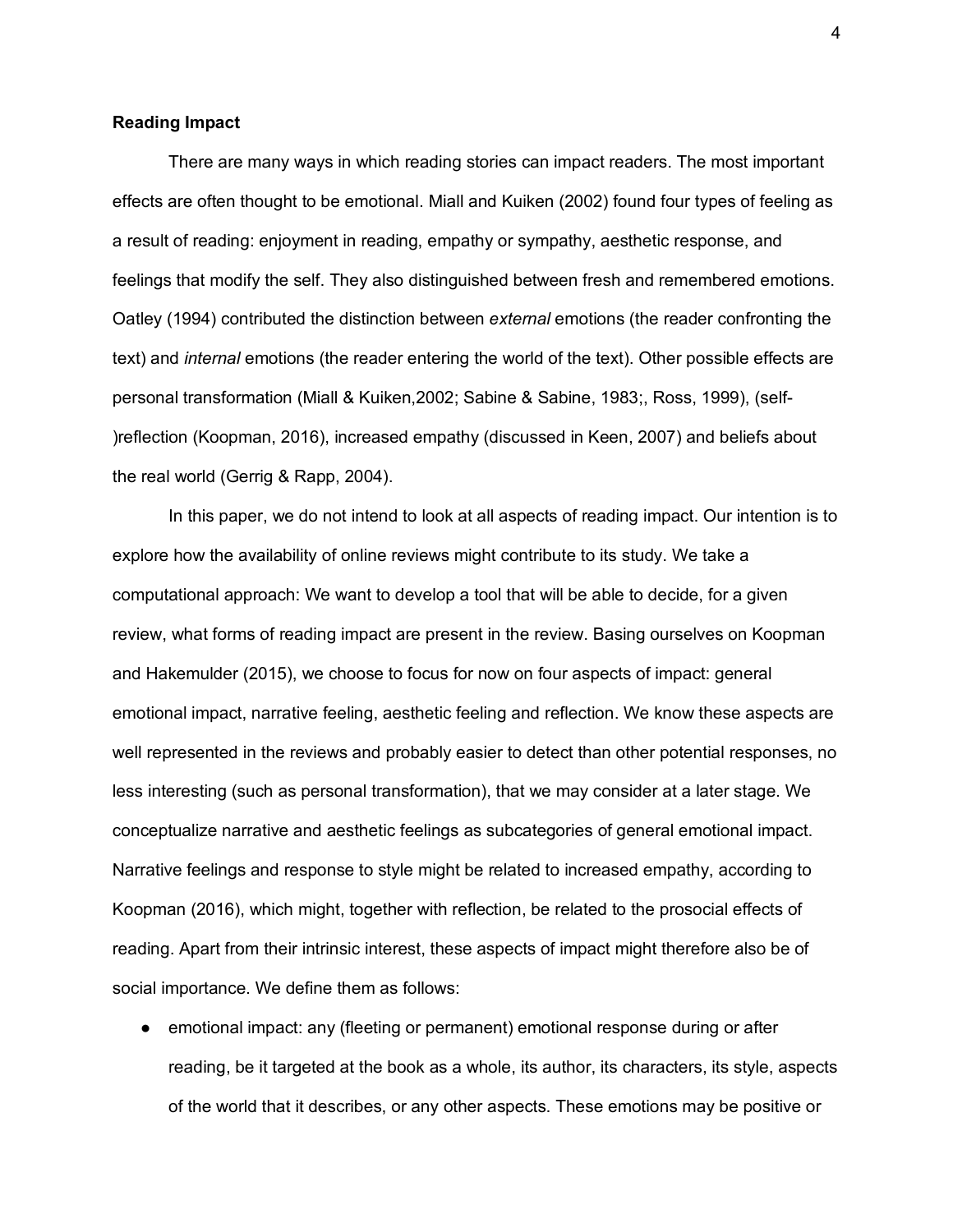negative, strong or weak. We exclude, however, emotions such as boredom, where the book simply has failed to work;

- harrative feeling: any feeling with respect to the narrative world and the characters; this includes both being drawn into the narrative world (absorption or transportation) and character-directed emotions such as sympathy and identification (Koopman & Hakemulder, 2015, p. 90);
- aesthetic feeling: any feeling targeted at the aesthetic features of the text, such as admiration, appreciation, surprise and defamiliarization (Koopman & Hakemulder, 2015, p. 94);
- reflection: thoughts, insights and musings on oneself, others, society or the book. Unlike Koopman and Hakemulder (2015), we do not require reflection to be about the self.

We note that impact, as we define it, is not something that necessarily lasts much longer than the reading experience. Neither do we require it to transcend reading, in the sense that it should affect domains of life other than reading.

## **Online Book Discussion**

We study reading impact as it appears in online book reviews. Our study is not experimental but is meant to complement existing research with data obtained *in the field*, based on large numbers of readers reading the books they chose themselves in natural circumstances. We first review some of the existing literature on online book discussion; then we discuss some of its limitations

### *Related Research*

Online book discussion is a multifaceted phenomenon. It can take the form of book blogs (Steiner, 2010), of book discussion on Twitter (Gruzd & Rehberg Sedo, 2012), in Instagram (Jaakkola, 2019), of comments on classical works on Wattpad (Pianzola, Rebora, & Lauer, 2020), of reviews on Amazon and other booksellers (Mehling, Kellermann, Kellermann, & Rehfeldt, 2018), of reviews and discussion on review-and-networking sites such as Goodreads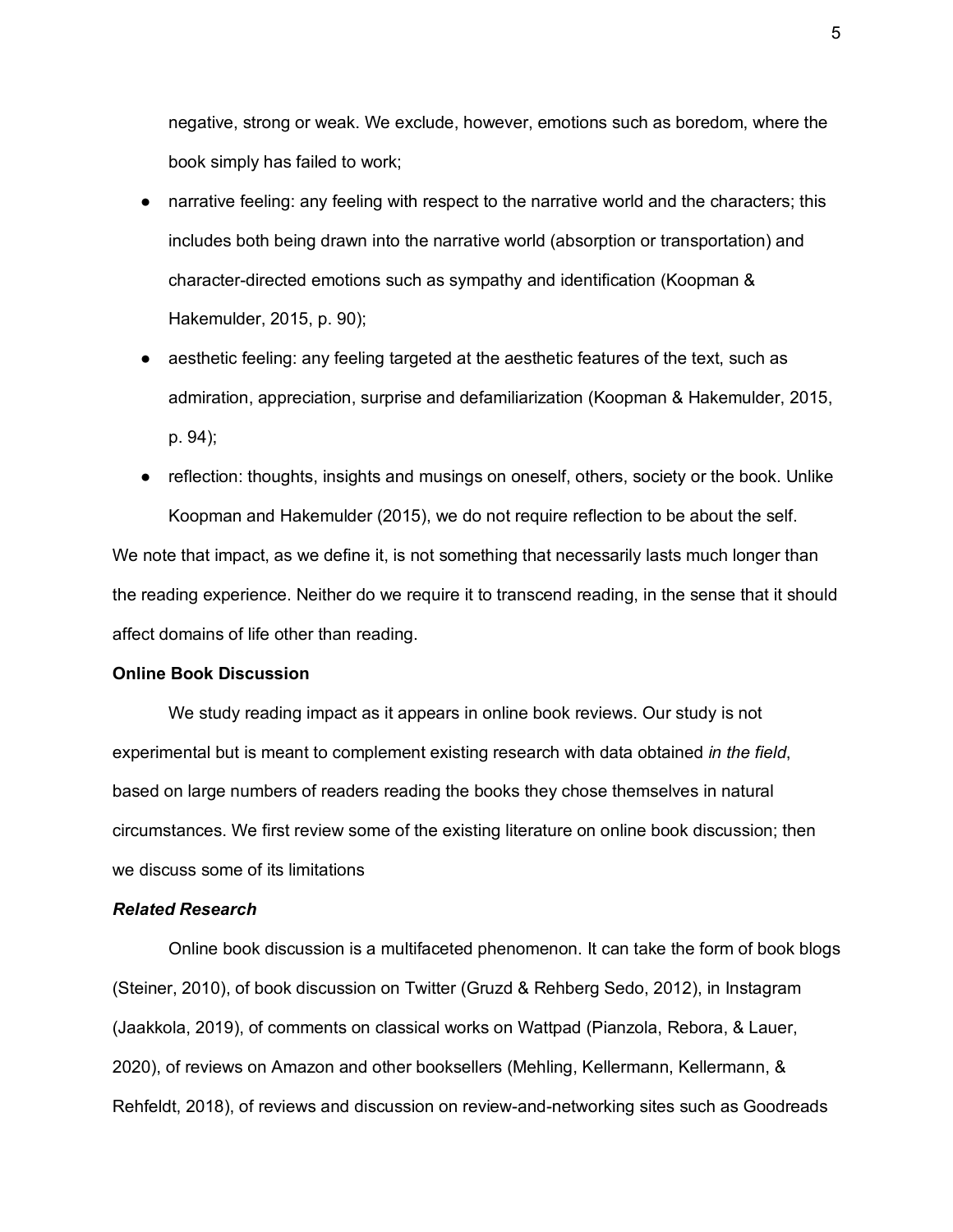(Thelwall & Kousha, 2016) as well as many other text genres and platforms (Boot, 2011). Research into online book discussion was initially often motivated by marketing purposes (Chevalier & Mayzlin, 2006). Other researchers explored the consequences of online book discussion for book-related professions, such as libraries (Naik, 2012) and the book trade (Martens, 2016; Murray, 2015). Murray (2018) also looked at the implications of online book discussion for the discipline of book history. Much research has been done on the community aspects of book discussion sites (Worrall, 2019) and how networked reading influences the reading experience (Albrechtslund, 2019). Especially in Germany, researchers have looked at the characteristics of online reviews vis-à-vis professional reviews (e.g., Rehfeldt, 2017a). Some have deplored the diminishing respect for the professional critic that online book discussion demonstrates (McDonald, 2007).

Most of these researchers have looked at the properties of the platforms and the ways that the networked setting influences communication and reviewing on the platform. The number of researchers that have used these platforms to see what they can teach us about reading and literary reception more generally (Rehfeldt, 2017b) is much more limited. Gutjahr (2002) was probably the first one to use Amazon reviews for studying literary reception, in his investigation into American protestants' uptake of the *Left Behind* novel series. Finn (2011) used both reviews and Amazon recommendation (*also bought*) data in his study of (the reception of) US contemporary authors. In recent times, the interest in online book discussion for reception studies is increasing. In some cases, researchers collect a limited number of reviews for studying the response to a single book, author or genre: Wallace (2016) looked at a number of Goodreads reviews of Barnes' *Nightwood* to look at continuities between early and modern reception while Naper (2016) used 1500 Norwegian user reviews in her study of what she calls the 'social melodrama' genre.

While there is nothing wrong with studying individual reader reviews and building an argument based on them, the available number of reviews suggests completely different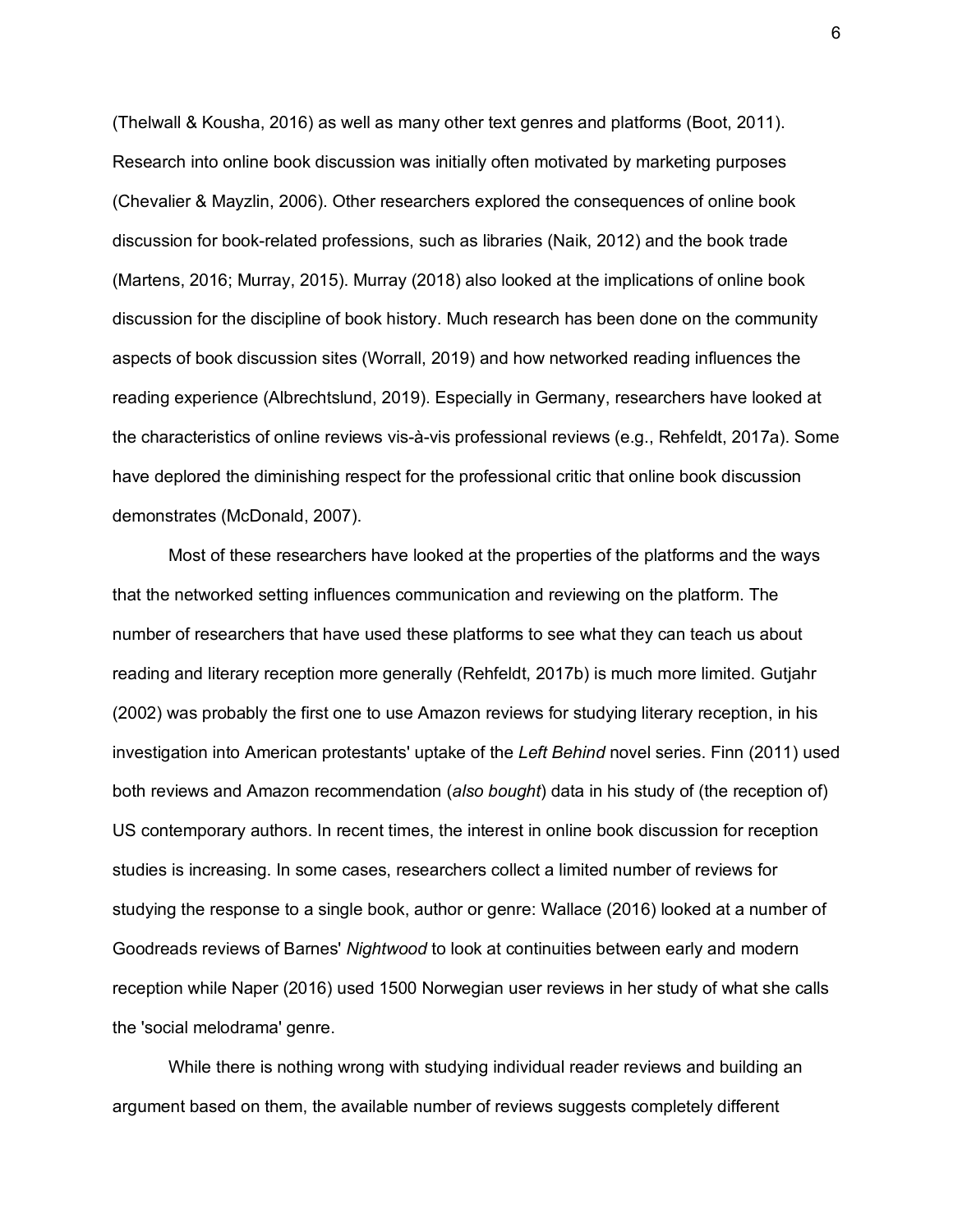methodologies for studying response, based on computational analysis. Ridenour and Jeong (2016), for example, coming from a library background, created clusters of co-read books on Goodreads (books read by the same user). Hajibayova (2019) looked at some linguistic characteristics and their psychological implications in 475,000 Goodreads reviews. Thelwall (2019) looked at effects of reader and author gender in fifty different genres based on some 200,000 Goodreads reviews. What these publications have in common is that they have made visible aspects of reading behaviour that have been largely hidden up to now. Driscoll and Rehberg Sedo (2019) combined (manual) content analysis with (machine) sentiment analysis in their investigation of emotion and sociality in Goodreads reviews. Their study is close to ours in the sense that they were interested in aspects of the reading experience (they coded for temporal, intellectual, emotional and physical aspects) that are related to the aspects that we look at. Other work that has used online reviews for computational analysis of reading has been reported in Rebora, Lendvai, and Kuijpers (2018), who explored the feasibility of using online reviews to validate the aspects of the Storyworld Absorption Scale (Kuijpers, Hakemulder, Tan, & Doicaru, 2014).

## *Limitations*

From the outset, however, we have to make a number of caveats. We are researching the impact of reading. The source for our data is reader reviews. This presumes a number of things: (a) that the contributors of online reviews are somewhat representative of the general or ordinary reader; (b) that the reviews they contribute are sincere (not fake); and (c) that performative considerations, social desirability and genre expectations are not overriding factors in the creation of the reviews. We address each of these issues briefly.

With respect to *representativeness*, there are no doubt important differences between *regular* readers and readers that contribute book reviews. The reviewers are probably heavier and more experienced readers. Van Putten-Brons and Boot (2017) found that most people who wrote about Dutch literature in English were mostly well-educated. Similar results were found by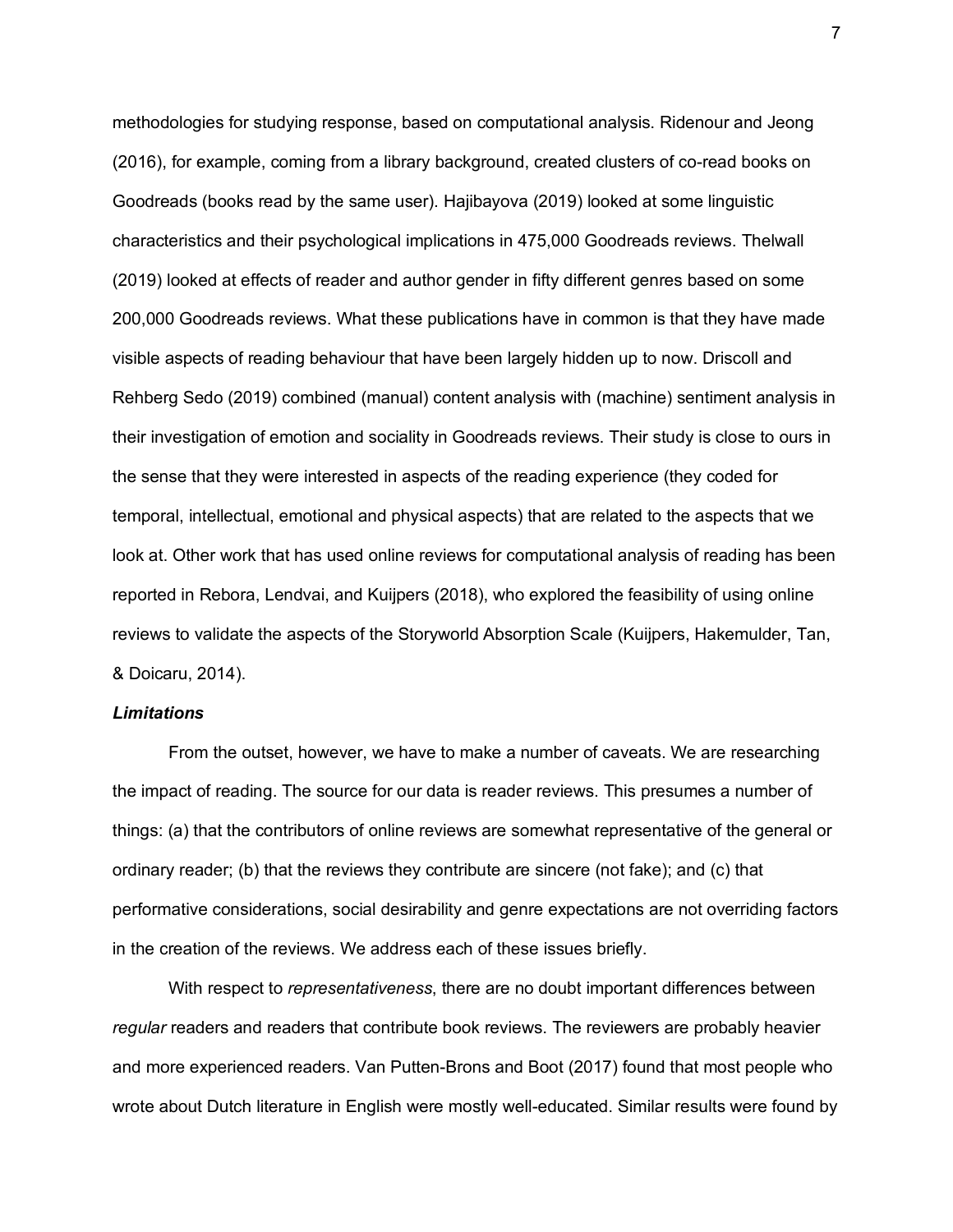Tóth and Audunson (2012) in their study of Norwegian and Hungarian sites. There is no way of knowing what the reviews of the non-reviewing readers would look like, and we should therefore be cautious in drawing conclusions about book impact on all readers. That said, we will see below that the impact detector we describe does succeed in detecting interpretable and consistent differences between the reviews of different genres. Regardless of the extent of the reading population that these measurements are based on, they do show differences in book impact that need explanation.

With respect to the reviewers' *sincerity*, it is well known that some authors try to game the reviewing system by positively reviewing their own books and negatively reviewing those of their competitors (Smith, 2004). Authors can even order collections of reviews (Streitfeld, 2012). While there are some tell-tale characteristics of fake reviews created by naive fraudsters (Sairio, 2014), it is very hard to assess the prevalence of fake reviews. One study suggests percentages of below six percent in six different review communities (Ott, Cardie, & Hancock, 2012). Based on this study, we will assume that fake reviews are not so frequent as to make the average review untrustworthy.

Finally, sociologists and new media researchers have shown that social media behaviour is not just a straightforward expression of pre-existing opinions. Building on the ideas of Goffman (1956), social media behaviour has been studied as a form of identity performance (boyd and Ellison, 2008; Papacharissi, 2011, p. 304). More specifically, reviews (on Tripadvisor) have been shown to "construct identities as particular types of individuals in this online context" (Vásquez, 2014). There is, as far as we know, no research confirming this effect specifically for online book discussion. However, it is certainly plausible that book reviewers, while sharing their view of a book, are at the same time working to project an image of themselves as intelligent, sweet-tempered, merciless, or any other property they would like to be seen to possess. Beyond these social considerations, reviews are also a genre, whose conventions are changing with the move to the Internet (Domsch, 2009; Stein, 2015). Reviews are written with genre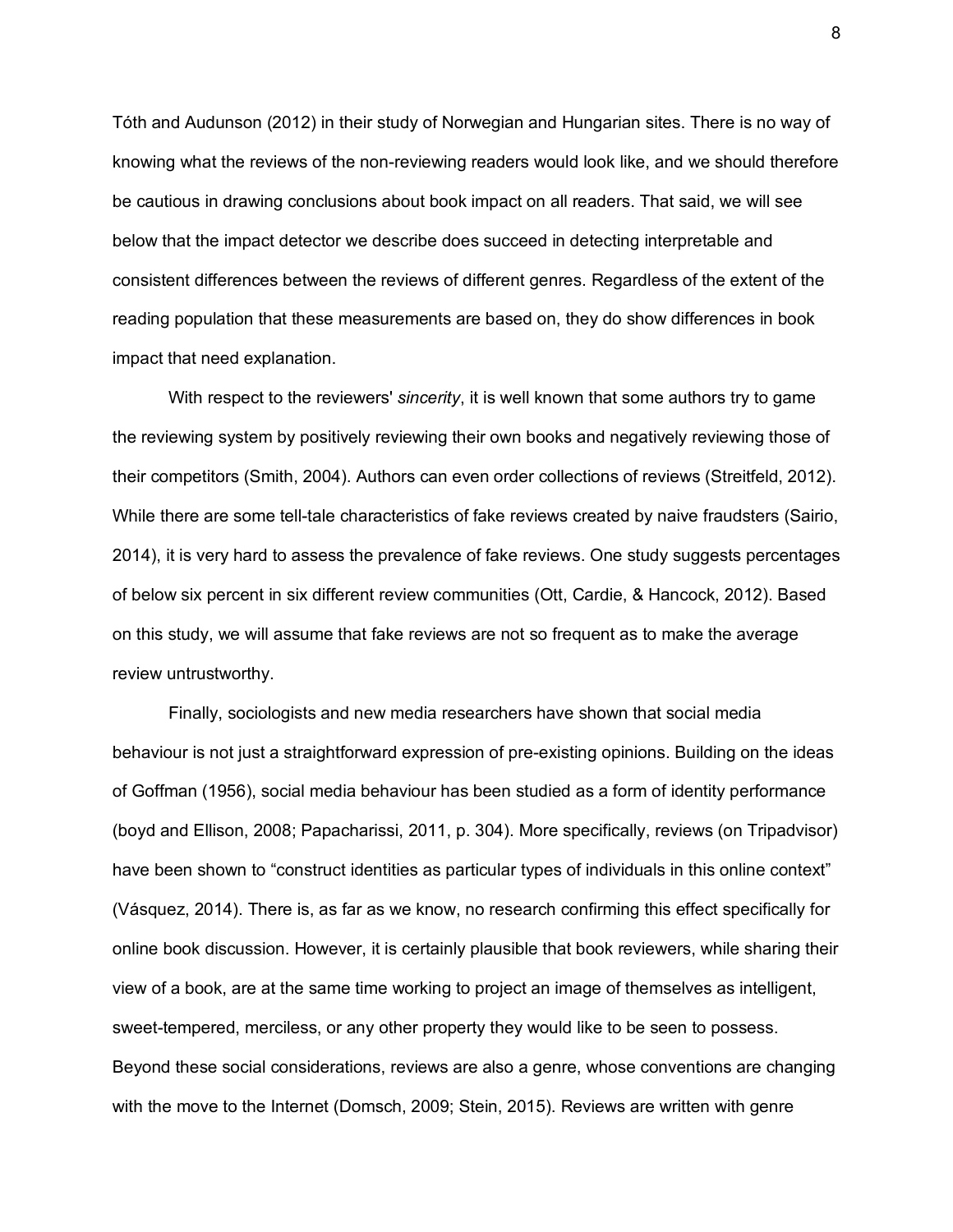conventions in mind (Bachmann-Stein, 2015; Taboada, 2011). Again, it is impossible to know what would be the difference between the reviews as we have them and the way reviews would have turned out without the identity work and the genre expectations. We assume the effect is not debilitating for what we are trying to do, but it is clear that there is much more to be studied in the reviews than the aspects that we are interested in.

#### **The Impact Predictor: Development**

In this paper, we look at how we can determine impact from the online book reviews that readers write on sites such as Amazon or Goodreads, or in the Netherlands bol.com or hebban.nl. In many online book reviews, readers clearly express impact. They write things like "It is easy *to enter into* Daniel's doubts and confusion," "It *was written beautifully and compelling* without becoming melodramatic," or "Takano knows how to render a story that makes a lasting impression, that is *instructive and gives food for thought*." 1

We created an impact predictor for Dutch book reviews that consists of three related resources: (a) a list of potential impact terms, taken from a number of existing resources as well as based on what we found in the reviews; (b) a list of book aspect terms that groups, for example, words related to style or words related to plot; and (c) a set of rules that associates impact terms with specific aspects of impact, possibly referring to word groups defined in the list of book aspect terms. The rules are evaluated based on individual sentences of the review; if the conditions are met, the mentioned impact aspect is assigned to the review sentence. To be clear, we do not expect our rules to consider the full text of the review. We are only interested in the phrases that signal impact of reading on the reviewer. We now describe the data we use and each of these resources.

#### **Data**

<sup>&</sup>lt;sup>1</sup> https://www.hebban.nl/recensies/mads-bruynesteyn-over-de-boerderij,

https://www.hebban.nl/recensies/manja-4530-over-geluksvogel, https://www.hebban.nl/recensie/edwinlommers-over-executie, all consulted November 10, 2019.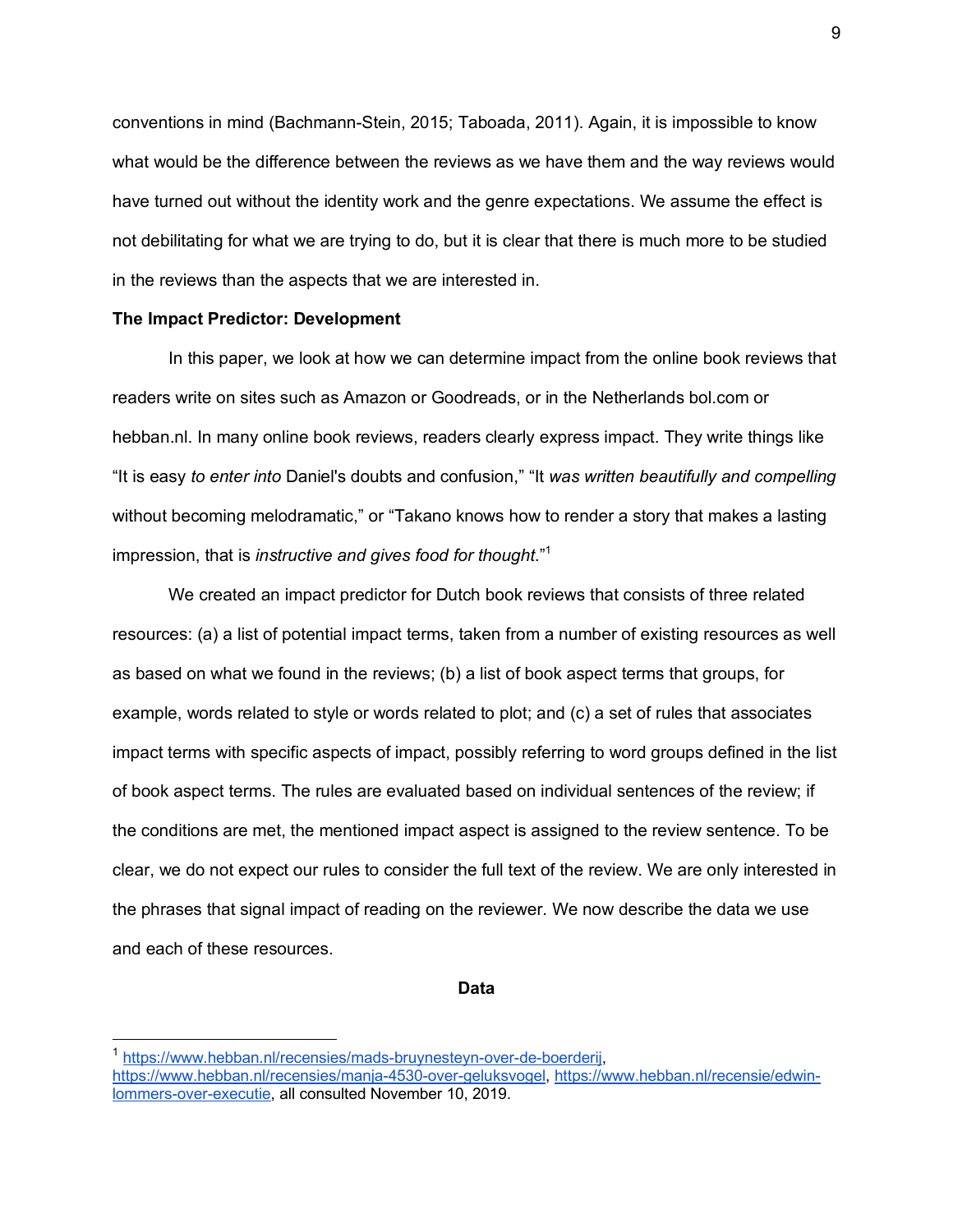The book reviews that we used in developing and evaluating our predictor are those from the Online Dutch Book Response (ODBR) corpus (Boot, 2017). The corpus contains reviews from a number of Dutch book discussion sites (hebban.nl as well as a number of sites that have disappeared) as well as from bol.com, one of the biggest Dutch online booksellers. We used two sets of reviews: the first set for developing the rules and exploring the usefulness of the predictor, the second set for evaluating the predictor. See Table 1 for a summary. The texts have been Part-Of-Speech (POS) tagged and lemmatized using Alpino (Van Noord, 2006). Table 1

| Label | Number of Sources |             | Description            | Used for                               |
|-------|-------------------|-------------|------------------------|----------------------------------------|
|       | reviews           |             |                        |                                        |
| Set 1 | 382208            | Hebban.nl,  | Large collection of    | Used to look for impact terms and      |
|       |                   | bol.com and | reviews; includes      | suitable rules.                        |
|       |                   | other sites | Hebban reviews with    | Used also for looking at the predictor |
|       |                   |             | date $\leq$ 2016-06-12 | scores for individual books and for    |
|       |                   |             |                        | computing correlations between the     |
|       |                   |             |                        | different aspects                      |
| Set 2 | 2743              | Hebban.nl   | Random selection       | Comparing survey results with model    |
|       |                   |             | from reviews           | predictions.                           |
|       |                   |             | downloaded from        |                                        |
|       |                   |             | Hebban with date >     |                                        |
|       |                   |             | 2016-06-12             |                                        |
|       |                   |             |                        |                                        |

*Data used in developing, evaluating and applying the predictor*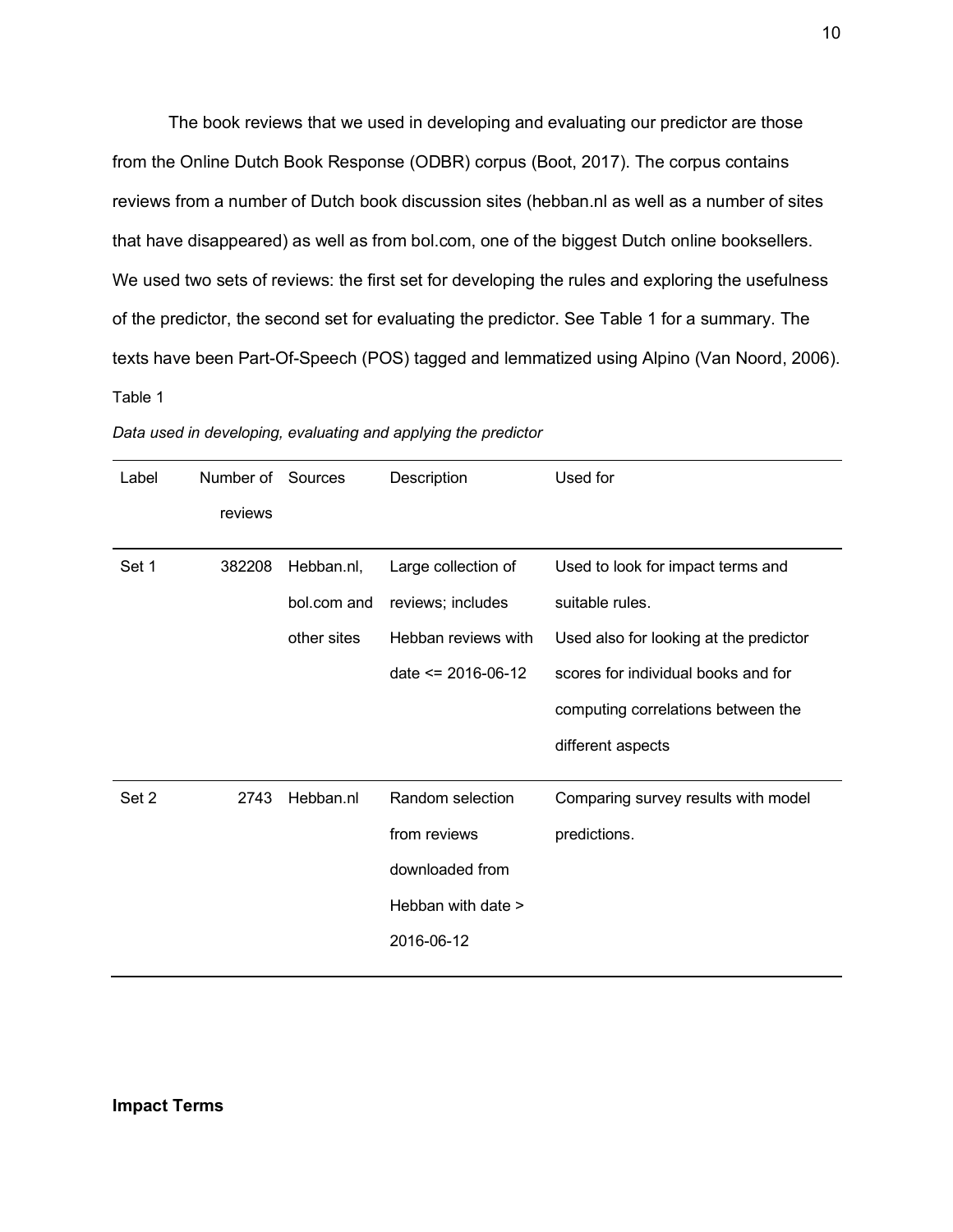The impact terms are words and phrases that might indicate the presence of impact in a text. The list now contains ca. 1100 entries. It is divided into thirteen categories (Table 2). The adjective terms and noun terms can be either book or reader related ("scary" vs. "afraid"). These categories, as well as the verb terms, are interpreted as lemmas. A verb term such as "enjoy" will be evaluated by testing whether the word in the text has lemma "enjoy" and POS-tag "verb." The phrases, in contrast, are evaluated on the tokenized (split into words) representation of the review's text. They consist of a sequence of words possibly with sets of alternatives for certain positions in the phrase (for example, "at|on" the edge of ["my|your|one's] [chair|seat]"). In the discontinuous phrase, unlike in the continuous ones, extra tokens may be present in between the tokens that are part of the pattern. Partic terms are used for participles used as adjectives, as parsers may consider these as either verbs or adjectives.

Table 2.

*Categories in impact list.*

*adjective\_term\_book\_related, adjective\_term\_reader\_related, noun\_continuous\_phrase, noun\_discontinuous\_phrase, noun\_term\_book\_related, noun\_term\_reader\_related, other, other\_continuous\_phrase, other\_discontinuous\_phrase, partic\_term, verb\_continuous\_phrase, verb\_discontinuous\_phrase, verb\_term*

The terms in the list were derived from a number of sources: Appel et al., 2002; Boot, 2012; Busselle & Bilandzic, 2009 (as reported in Kuijpers 2014); Dal Cin, Zanna, & Fong, 2004 (as reported in Kuijpers 2014); Hosoya et al., 2017; Keplinger, 2006 (as reported in Kuijpers 2014); Knobloch-Westerwick & Saricks, 2005; Knoop et al., 2016; Kuijpers, 2014; Schindler et al., 2017; Spiteri & Pecoskie, 2016. Where available, we used the translation into Dutch as provided in Kuijpers (2014); if not, we made our own translation. A first check of many terms was done using searches in Set 1 of the ODBR data. These searches also resulted in many potential new impact terms.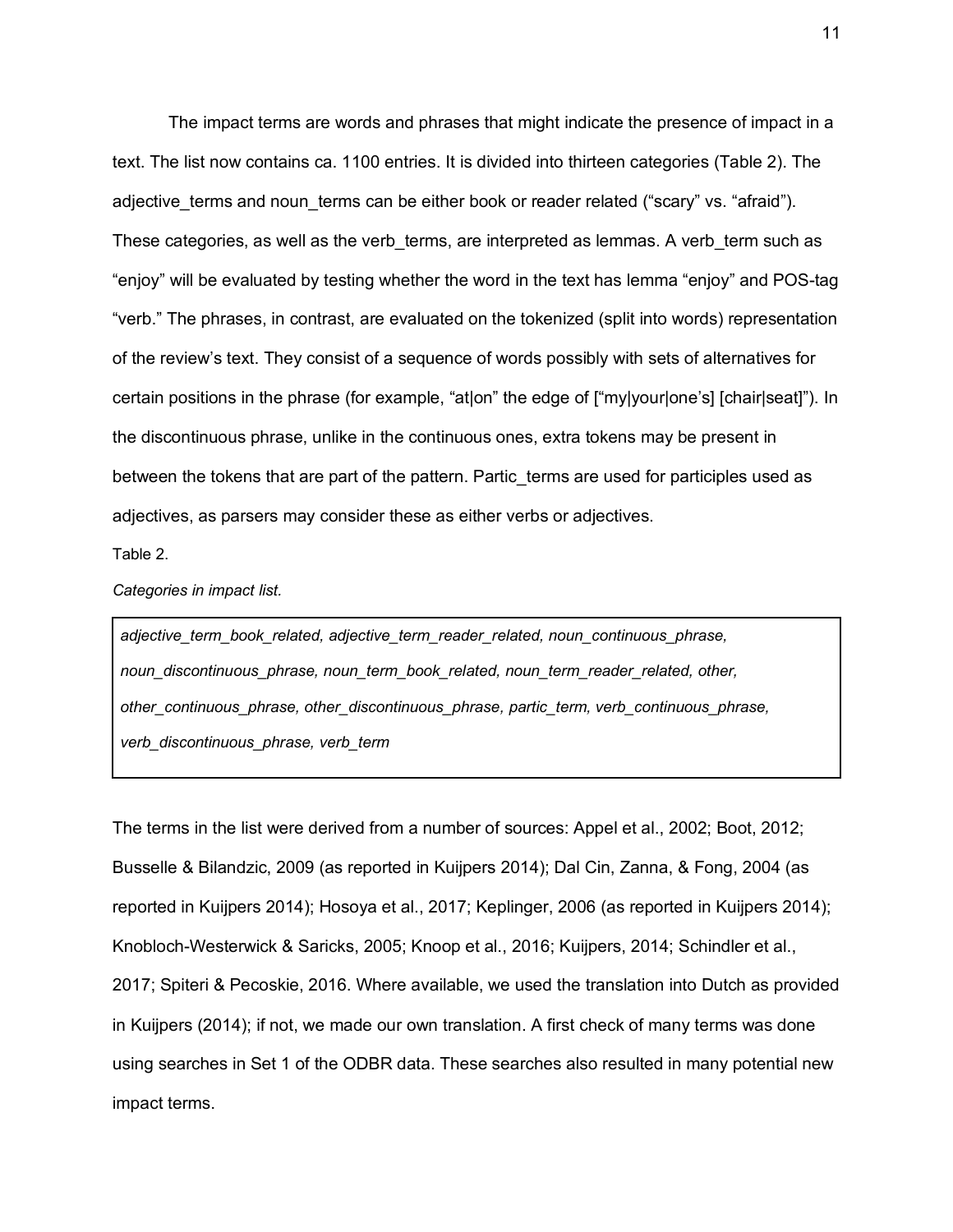The entries in the list can indicate any sort of impact, such as strong emotional impact (*hartverscheurend*, "heartrending"), absence of surprise (*voorspelbaar*, "predictable"), tones (*enthousiast*, "enthusiastic"), evaluative terms (*mooi*, "beautiful"). The impact term itself does not indicate which type of impact a term indicates, as that may depend on the context. This explains the need for the rules and the aspect terms described below: If an impact term is encountered in a review, the rules and aspect terms will determine what type of impact applies. Impact terms are also very different with respect to their precision: *meeslepend* ("compelling") will probably always indicate impact; *slecht* ("bad") will only do so in a limited number of contexts. The phrases in the list usually pre-select the relevant contexts: "see" in itself would not indicate impact, but the combination *voor (me|mij|je) (zien|ziet|zag)* ("(see|saw) in front of (me|you)") probably does.

## **Book Aspect Terms**

The list of book aspect terms is used to determine what aspect of a book or a reading experience a certain impact term probably refers to. It contains words (lemmas or patterns) associated with the following book aspects: general, author, reader, plot, character, setting, style and subject. For instance, the (Dutch equivalents of the) words "I," "me," "you," "reader" are associated with the aspect *reader*: if the word *genieten* ("enjoy") occurs in the same sentence as one of the words from the reader category, it probably refers to the reviewer enjoying something (rather than a character). Words associated with the "general" aspect include the patterns \**boek* ("book"), \**roman* ("novel") and *debut* ("debut"). Some of the aspects are loosely based on the appeal categories mentioned by Saricks (2005).

### **Term - Impact Rule Set**

The rule set associates impact terms with impact aspects, possibly under a certain condition. Table 3 is a small extract of the rule set.

Table 3.

*Extract of rule set*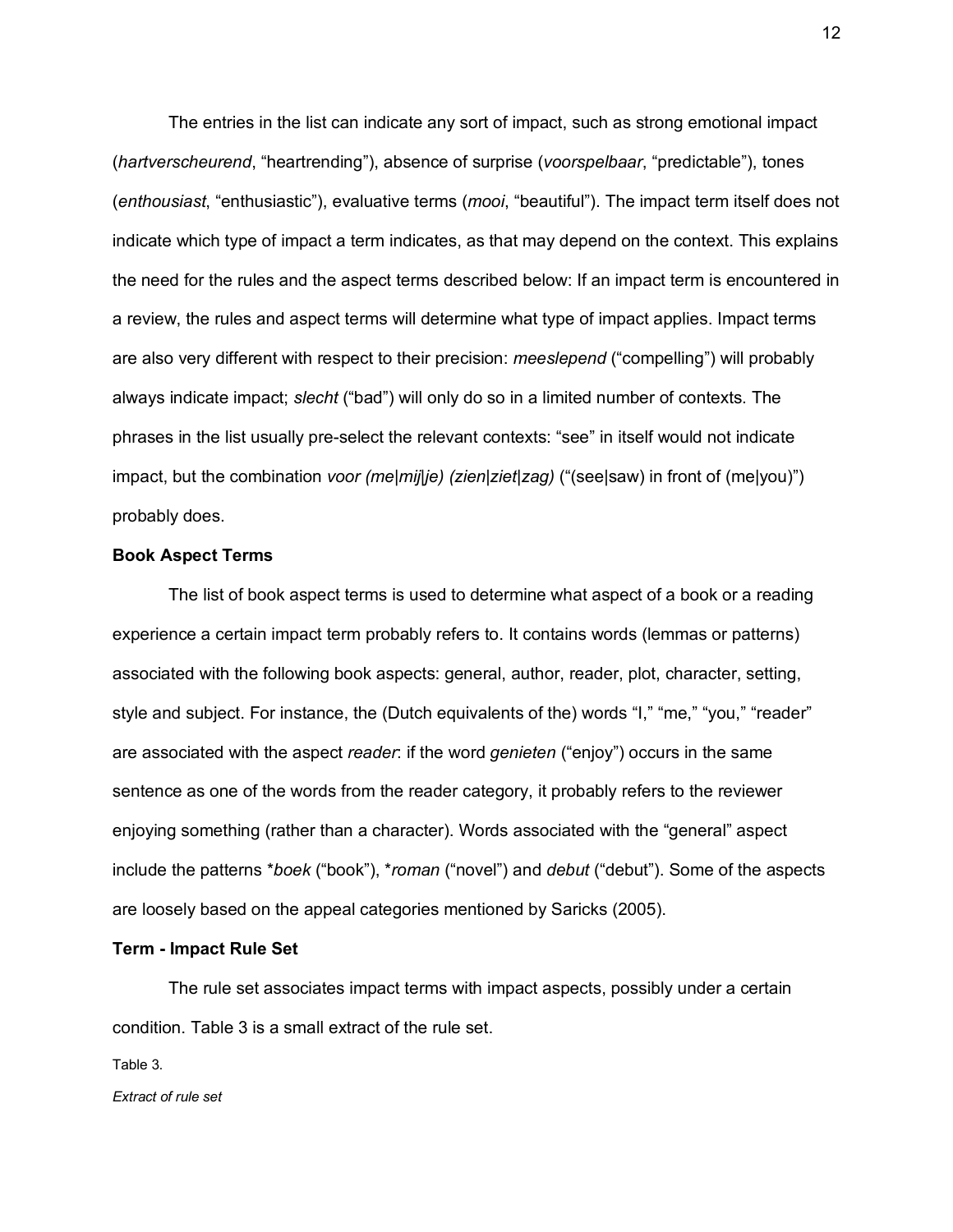| Impact group                | Impact term | Code as | Condition     | neg filter |
|-----------------------------|-------------|---------|---------------|------------|
| partic_term                 | spannend    | N       |               |            |
| adjective_term_book_related | prachtig    | S       | @style        |            |
| verb term                   | verplaatsen | N       | $%$ in        |            |
| verb term                   | beschrijven | S       | %beschrijft y |            |

In the first line, the word *spannend* ("suspenseful") is unconditionally associated with N (narrative feeling). In the second line, the word *prachtig* ("beautiful") is associated with S (stylistic feeling). The *condition* column adds a requirement that the word should appear in the same sentence as one of the "style" aspect terms. To give an example, the sentence "It was a beautiful and happy ending, which I love," wouldn't qualify, but "Her language in these paragraphs was beautiful," would, because the word "language" is one of the style aspect terms. The condition column uses a number of special characters in order to indicate different sorts of conditions. The third line shows an example that associates the verb *verplaatsen* ("project oneself," "enter into") with narrative feeling if the word *in* ("in") appears in the same sentence (otherwise *verplaatsen* might have a completely different meaning). In the last line, the verb *beschrijven* ("describe") is associated with style, here with a negative condition (the "neg filter" column has value "y"): The association only holds when the word *beschrijft* (third person singular of *beschrijven*) does *not* appear in the sentence (as that form of the verb is usually used in a factual, non-evaluative context).

These rules were written manually, based on inspection of the contexts of the impact terms in the ODBR corpus. For the 1100 terms in the impact list, we computed their frequencies in the corpus, and created rules for the 250 most frequent terms. Creating rules for the less frequently occurring terms would have been prohibitively time-consuming.<sup>2</sup> The rule set is thus

 $2$  We estimate that the creation of the rules took ca. 80 hours.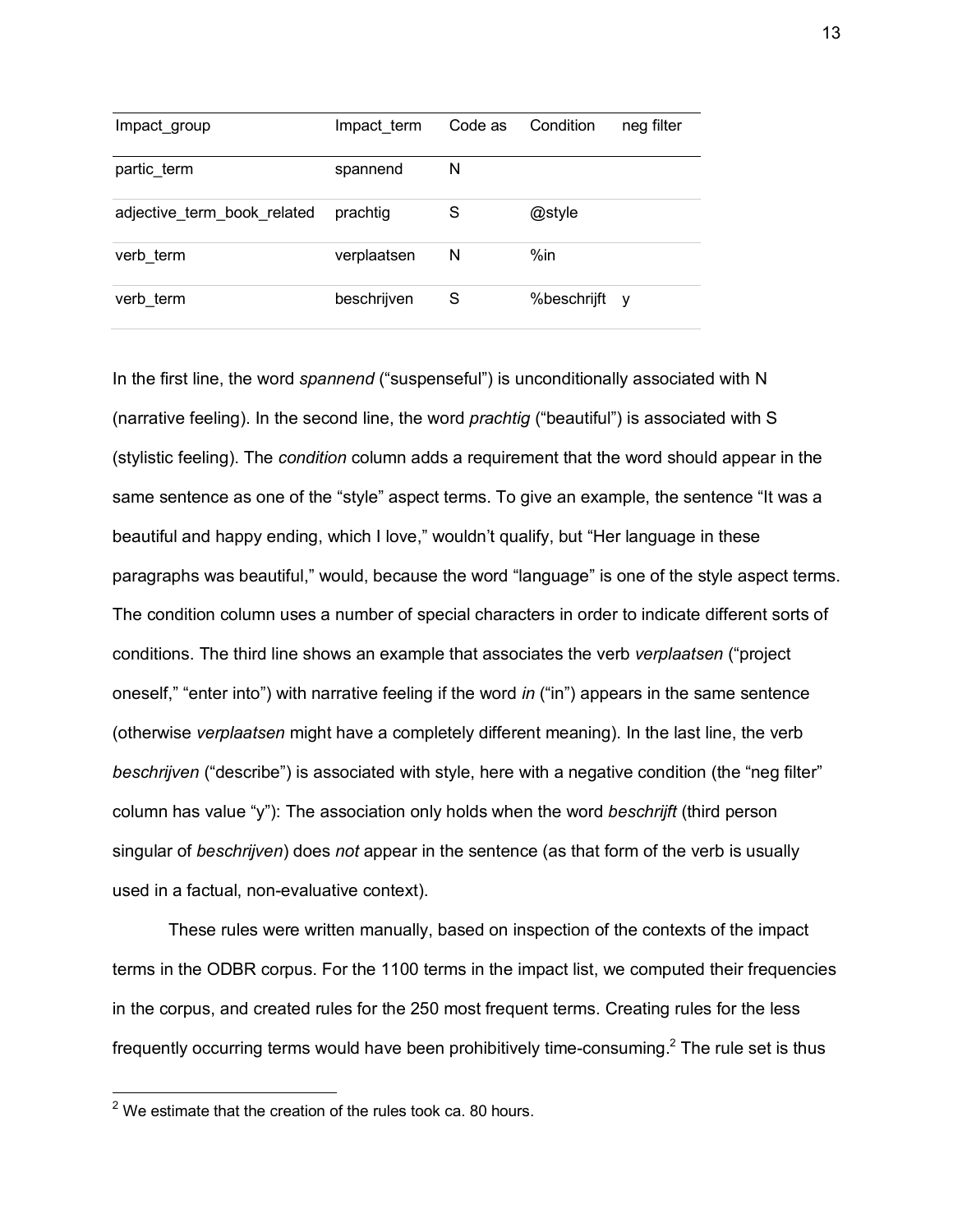far from exhaustive: Many phrases that would indicate a form of impact are not represented in the rule list. There is certainly room for improvement in that respect. However, as we started with the most frequent terms, the quantitative impact of adding more rules might be limited. The 1100 impact terms together occur 1.8 million times in the corpus, of which 1.6 million (87%) are of the top 250 terms. We assume diminishing returns with additional effort.

This process resulted in 275 rules for 184 impact terms, as some of the terms were too vague or had different meanings that were hard to distinguish by context. The rules are not evenly distributed over the four categories, with 118 rules (43%) for narrative feeling, 60 (or 22%) for aesthetic feeling, 55 (20%) for emotional impact and 42 (15%) for reflection. The rules are also not evenly distributed when we take the frequency of the terms into account. For the top 50 most frequent impact terms, there are 51 rules, with 20 rules (39%) for aesthetic feeling, 14 rules (27%) for narrative feeling and emotional impact each, and only 3 rules (6%) for reflection. The reflection category is the least well represented in the rules, with only a small number of impact terms and most of them in the lower end of the frequency distribution. This may be because reflection might occur less frequently than the other impact forms, or alternatively because reflective thoughts can be related to many different aspects of the reviewer (their thoughts, their surroundings, their past), of the book or the outside world, and can be worded in many different ways. $3$  Given these statistics, we expect our model to predict book reviews to frequently express aesthetic impact and narrative feeling, but that it will struggle to capture expressions of reflection.

#### **Issues**

 $3$  Note that many rules require the impact term to co-occur with a book aspect term, which also have different frequencies, so a rule for a highly frequent term might still be rarely triggered because it requires some low frequency aspect terms.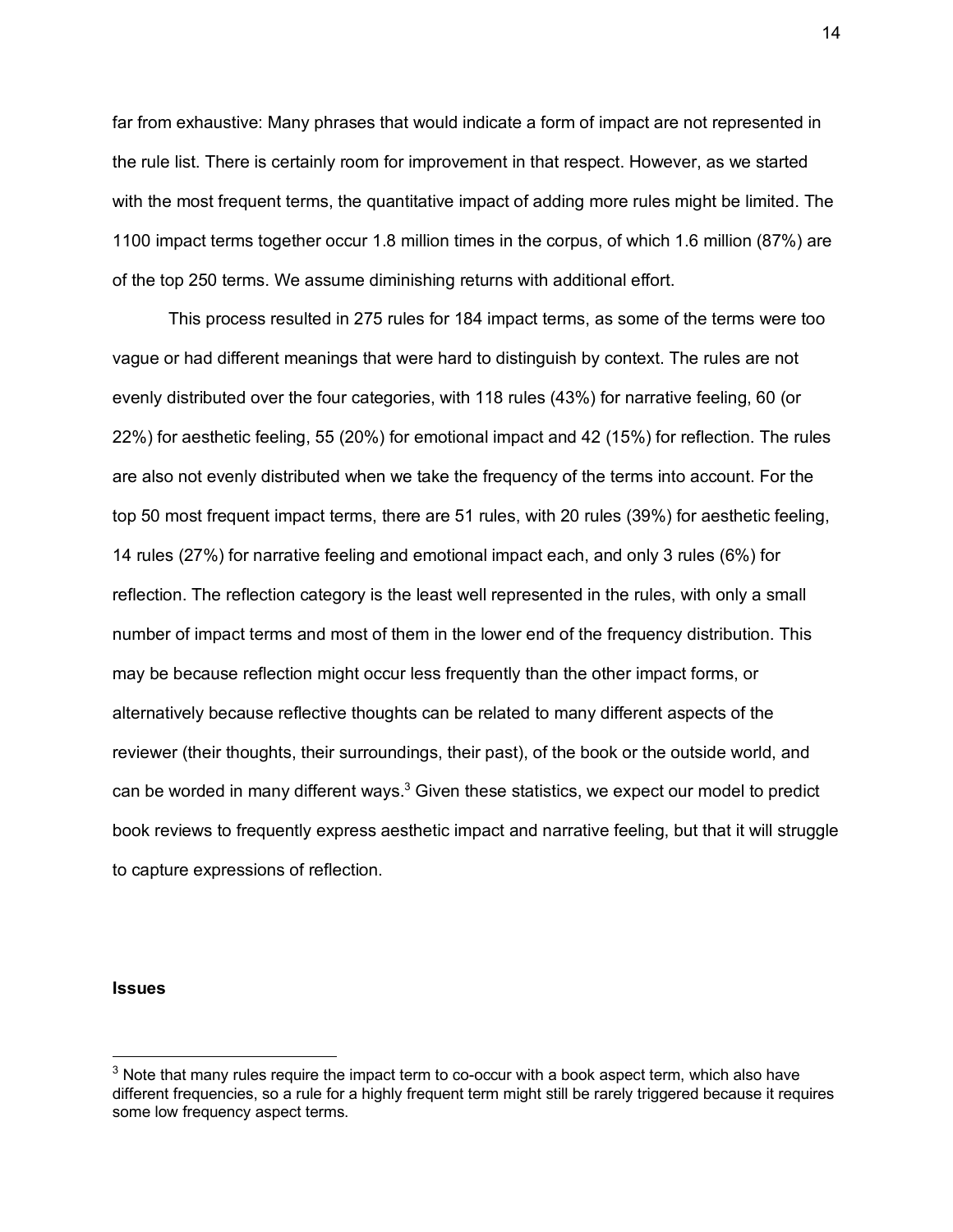Rule creation was not an easy process. Phrasing suitably generic rules that associate impacts with correct contexts is a challenge, for a number of reasons. The most immediate problem is that words occur in multiple senses, in various grammatical constructions, and are used to refer to various forms of impact. For many words, the contexts were so variable that it was not possible to write rules for them. Examples are *kwaad* ("angry") or *puur* ("pure"). *Puur* can certainly be used to indicate uncorrupted characters or narrative, but there is no consistent context that can distinguish these cases from the word's other uses ("unadulterated," "just," "alone").

A more fundamental problem is that it is not always clear what form or intensity of impact a certain group of words represents. Humour is a good example: Some humour is clearly stylistic, but is humour always a question of style? Can't events be funny too? But if they are, does that make the selection of events also a matter of style? Without doubt, to some extent it is. Another example concerns reflection: The word "surprise" seems to imply a previous expectation that is being challenged by events, and therefore could constitute an indication for reflection. But is this indication strong enough?

Finally, in many cases, the context of a single sentence may be insufficient to decide whether a term indicates impact. In some cases, we decided to go by plausibility, and for instance created a rule that associates *huilen* ("to weep") with narrative feeling, even though weeping could also be a response to style.

Because of these issues, it is clear that the predictor we developed will not be a hundred percent correct in all cases. What we aim for, however, is a tool that will be right most of the time, that will be able to track patterns in large collections of reviews, even when making mistakes at the level of the individual review. In the next section, we discuss how we validated the predictor.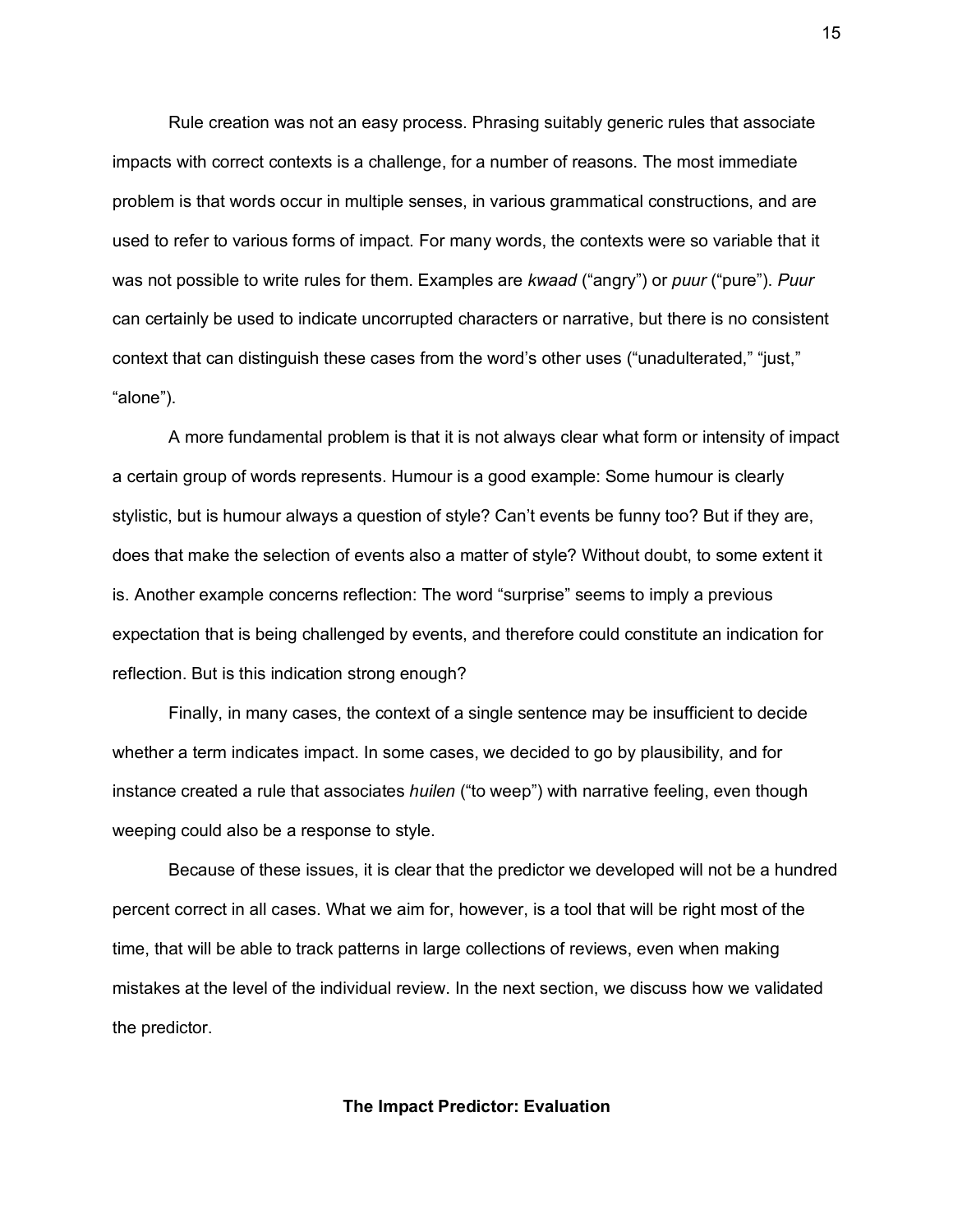#### **Survey**

The impact predictor associates review texts with impact categories. We should evaluate these predicted categories before using them in further study. That means: We need to test whether, for the audience for which these reviews were written, our predictor correctly classifies the reviews. If we predict a review expresses reflection in the reviewer, does the target audience agree with that prediction?

In order to perform this evaluation, we created a web-based survey, where we asked users to rate sentences in reviews in terms of indications for emotional impact, narrative feeling, aesthetic feeling, and reflection. For a sample question, see Figure 1. We selected a random sample of 2743 sentences from Hebban reviews to be rated in this way. In order to ensure that our results would not be artificially high because of overfitting to existing data, we only used reviews that had not been consulted in creating the predictor (set 2 from Table 1).

The survey was tested by asking a number of colleagues to fill it in and asking them for comments. We received some hard-to-reconcile remarks: On the one hand, testers felt daunted by the amount of instruction and explanation. On the other hand, testers asked for more explanation about aspects that they did not quite understand. We tried to satisfy both groups by providing a single page with the information that we felt the absolute minimum, and optional extra pages which we encouraged people to read.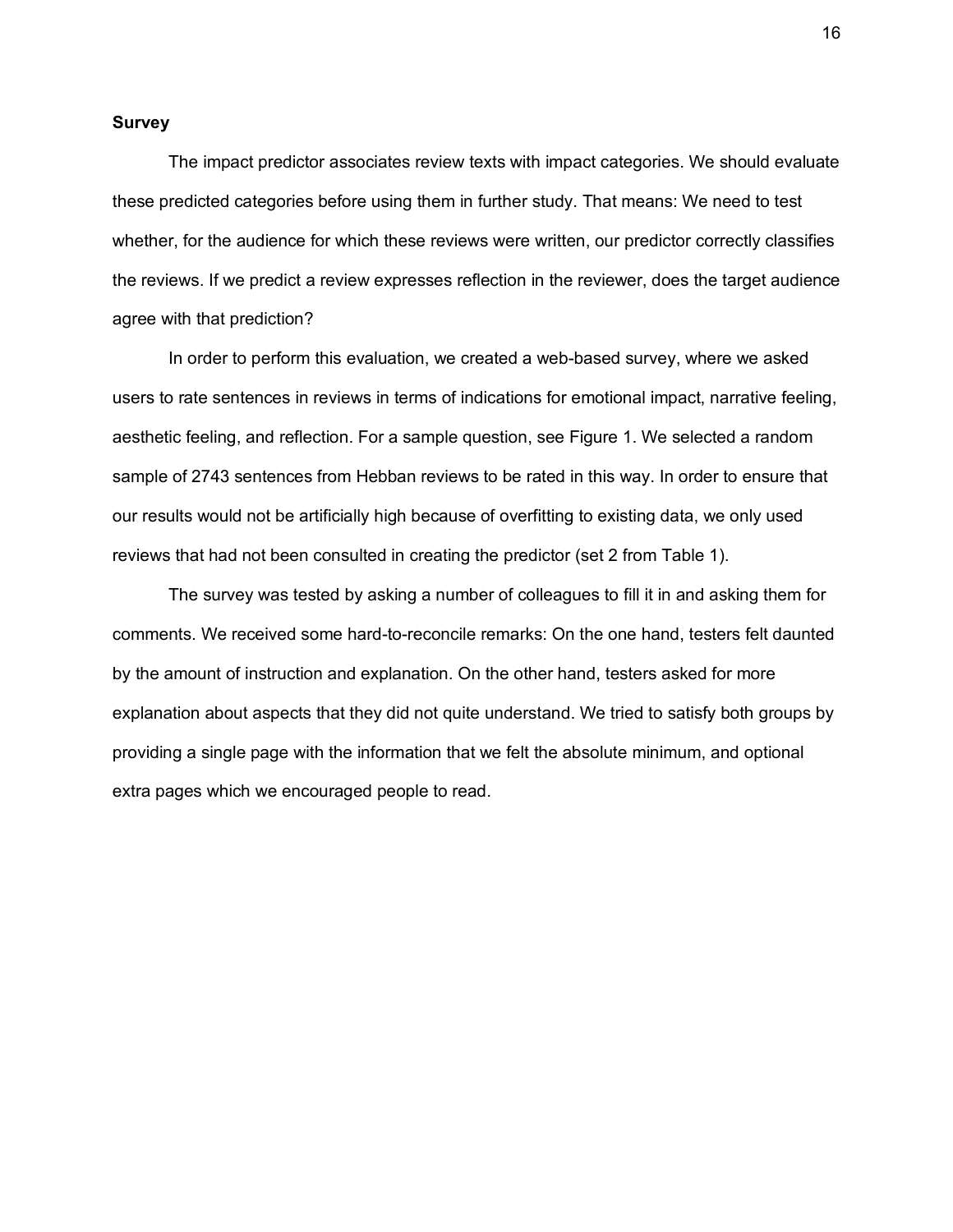Zin 6: Voor mij was de balans van "iedereen is mooi zoals hij is" en "hou je ook rekening met de gevaren" perfect.  $\square$  Voor deze zin zijn onderstaande vragen niet te beantwoorden Blijkt uit deze zin emotionele impact op de reviewer? Geen of twijfelachtig CCCCCDuidelijk of zeer sterk Hebben deze gevoelens specifiek betrekking op het verhaal of de personages? Geen of twijfelachtig O O O O Duidelijk of zeer sterk Hebben deze gevoelens specifiek betrekking op de stijl? Geen of twijfelachtig O O O O Duidelijk of zeer sterk Als er bij de reviewer in deze zin sprake is van emotionele impact, narratieve gevoelens, of gevoelens m.b.t. de stijl, zijn deze dan: **O** prettig **O** onprettig C zowel prettig als onprettig O niet van toepassing, neutraal of onduidelijk Blijkt uit deze zin reflectie van de reviewer? Geen of twijfelachtig C C C C Duidelijk of zeer sterk

*Figure 1*. Sample survey question. The question shows a random sentence from a review ('For me, the balance between "everyone is beautiful as he is" and "will you take the dangers into account" was perfect'), followed by items that ask the user to rate whether the test sentence shows emotional impact, narrative feelings and stylistic feelings in the reviewer. The Likert scale items range from 'None or doubtful' to 'Clearly or very strongly'). The next item asks the user to indicate whether these feelings are pleasant, unpleasant, both or none (not used in this article). The last item asks whether the test sentence shows reflection on the part of the reviewer.

We partnered with book review site hebban.nl, the largest Dutch book discussion community, $4$  in order to find users willing to take the survey. The survey was set up so that each sentence would be rated by at least three users. Users were presented with a set of 10 sentences to assess. As soon as a user rated a sentence on all aspects, the ratings were stored in the database. Upon rating all 10 sentences, they could quit the survey or opt to rate additional sentences. Users identify themselves to the survey using a server assigned ID, but no personally identifiable data.<sup>5</sup>

<sup>&</sup>lt;sup>4</sup> At the time of writing it claims 170.000 registered members. See https://www.hebban.nl/promotie

 $5$  We need the ID in order to make sure that we do not ask a user to rate the same sentence twice.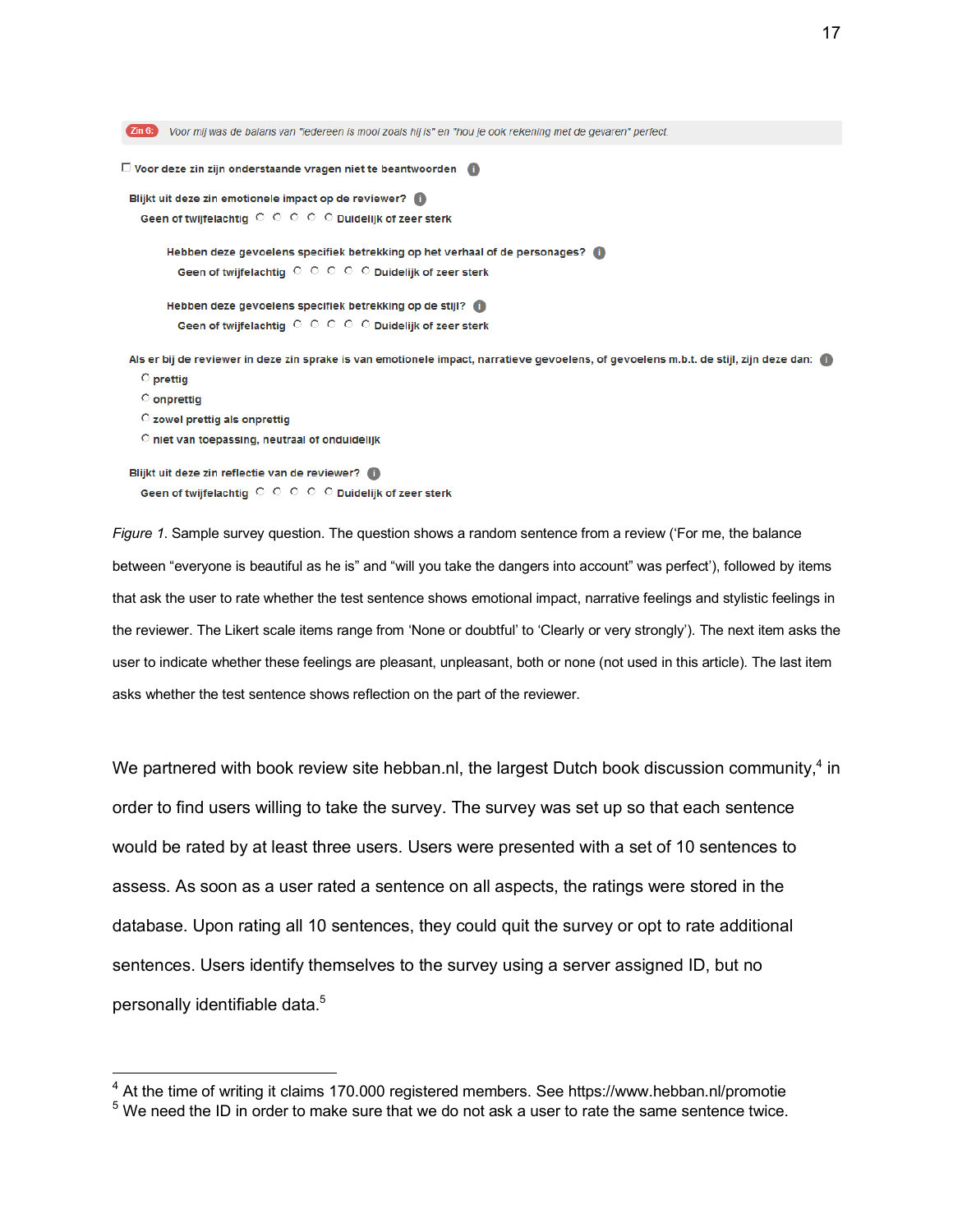### **Survey Results**

The survey went live on February 9, 2019. It was announced on Hebban and in the site's daily mailing. On the announcement page<sup>6</sup>, some of the people who had done or tried the survey responded. Initially the comments were mostly negative: "What a strange survey, I quit after sentence three," "The sentences were unclear and so was the explanation." We tried to explain once again what the idea was. Later some people also responded positively: "Pretty fun to do and to think about these sentences," "Twenty sentences rated, nice to do. Maybe try a few more tomorrow." One person complained about the quality of the language in the sentences, another one about a supposed requirement to register to participate in the survey.

In all, 348 sentences were rated by at least three raters from a total of 109 different raters. Forty-three participants did not complete the first page in the survey, one participant got to 60 sentences. For the distribution, see Figure 2.

Raters could indicate if they could not judge a sentence at all. This happened mostly for very short sentences that were uninterpretable without the rest of the review as context. Of the 348 sentences, 15 were marked as such by at least two of the raters, so no agreement could be computed. These are left out of the rest of the analysis.

 <sup>6</sup> https://www.hebban.nl/artikelen/wat-voor-effect-hebben-boeken-op-lezers-een-onderzoek-van-hethuygens-instituut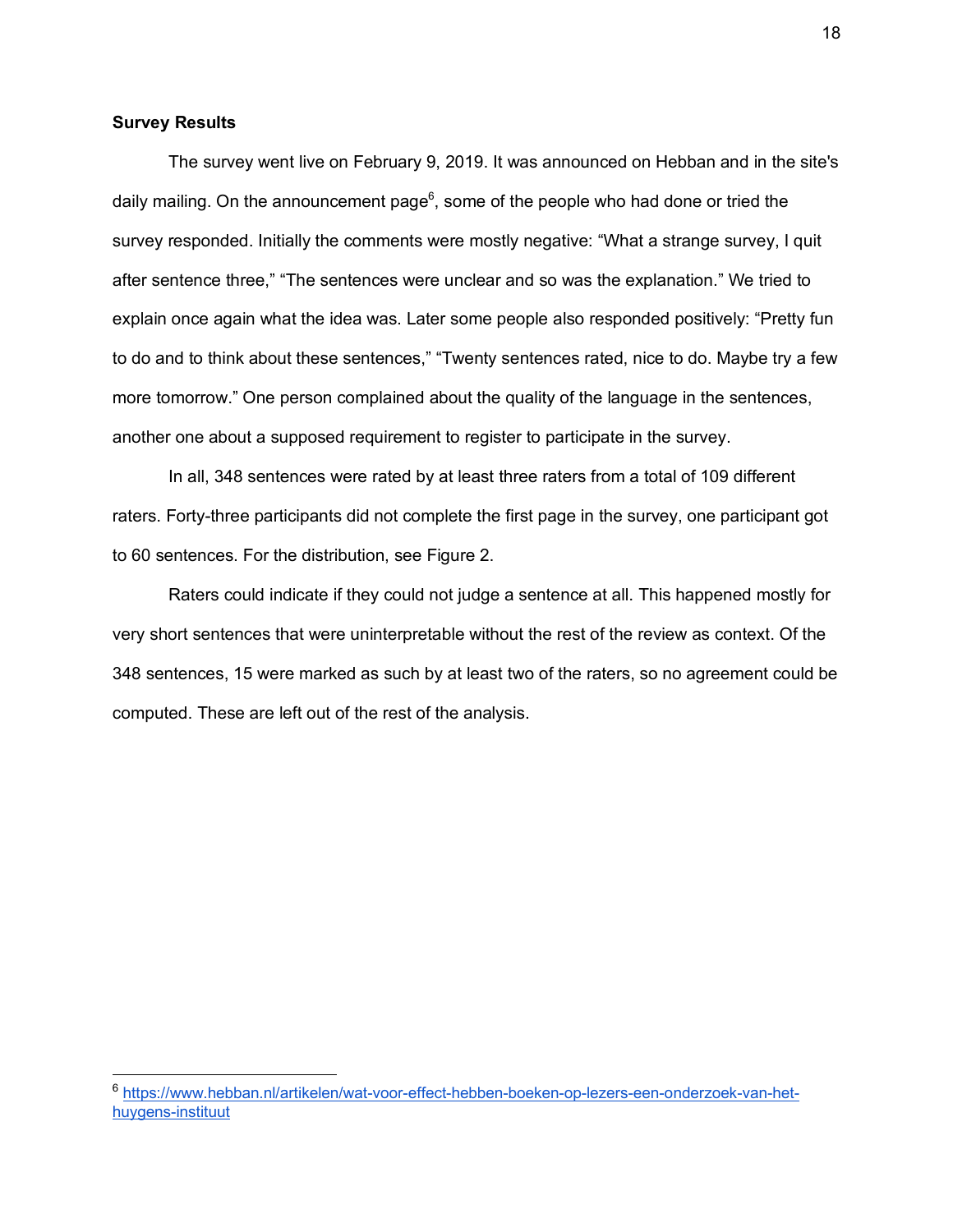



## **Interrater Agreement**

To see if raters interpreted the rating task in the same way, we computed Interrater Agreement (IRA).<sup>7</sup> Following the review of IRA measures by O'Neill (2017), we use the IRA statistic  $r_{wg}^{*}$  (Lindell & Brandt, 1997). The  $r_{wg}^{*}$  takes values in the [-1,1] interval and negative agreement scores are interpreted as a form of disagreement between subgroups of raters. Although there are some concerns that Likert scale ratings cannot be interpreted as interval data (Jamieson, 2004), others have pointed out that in many cases the errors produced by treating them as such are minimal (Norman, 2010).

 $7$  All data and computations for the sections Interrater Agreement and Rater-model agreement are available in this Github repository: https://github.com/marijnkoolen/reading-impact-agreement-analysis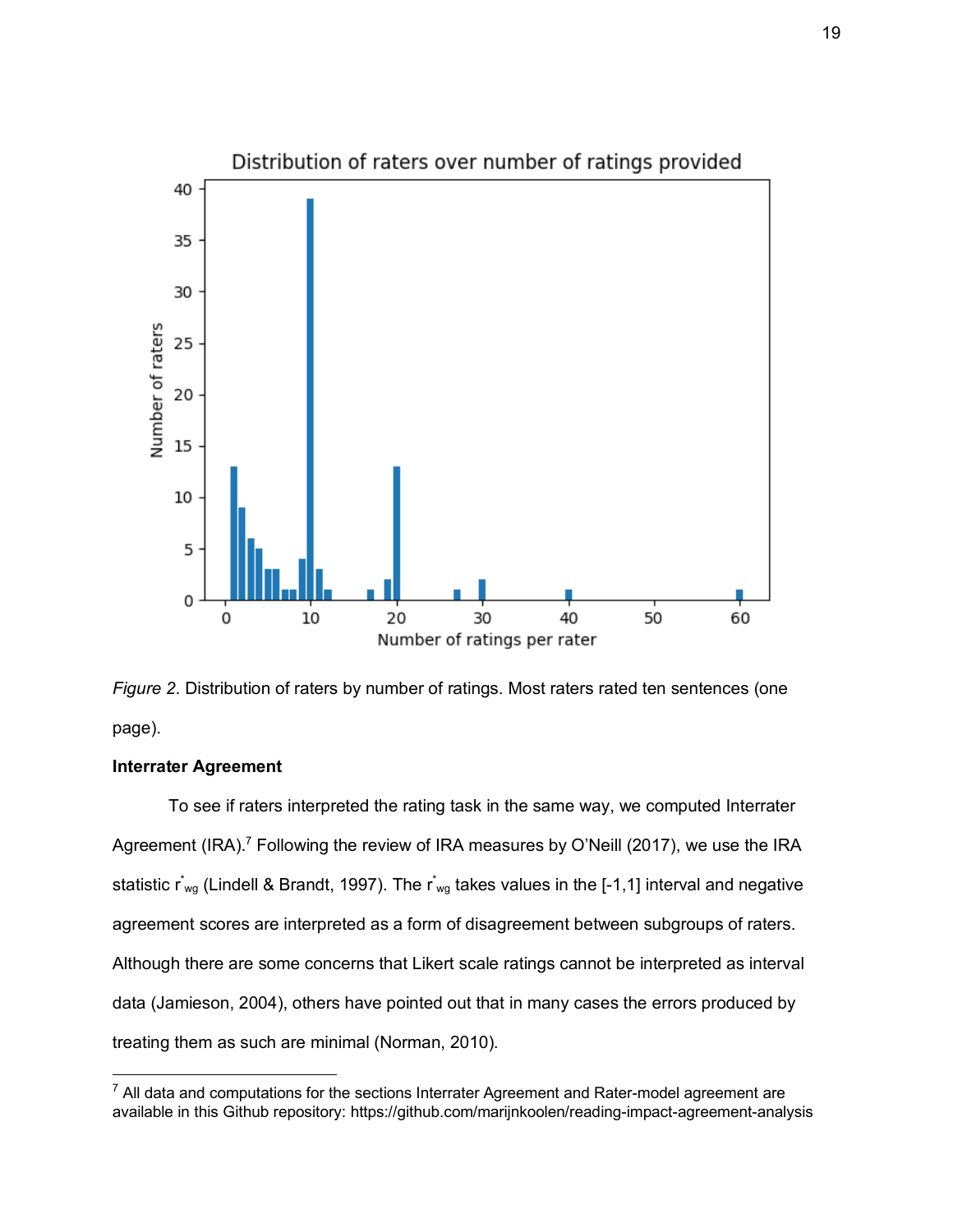The statistic is computed as:

$$
r_{wg} = 1 - \frac{S_x^2}{\sigma^2}
$$

where  $S_x^2$  is the variance of the ratings for a sentence and  $\sigma^2$  is the expected variance based on a chosen theoretical null distribution that represents a total lack of agreement. LeBreton and Senter (2008) argued that the choice of null distribution should be guided by the specifics of the experiment and the biases in responses. The most used null distribution is the uniform null, which assumes that all ratings are equally likely to be chosen. As shown in Figure 3, the 3896 ratings in our data show a tendency towards the extremes. On this basis we decided to use an "inverse triangular" distribution with an expected variance of 2.55 as our theoretical null in calculating agreement, such that agreement scores fall in the range [-0.57, +1].



*Figure 3*. Rating probability distribution over all 3896 ratings across all impact categories.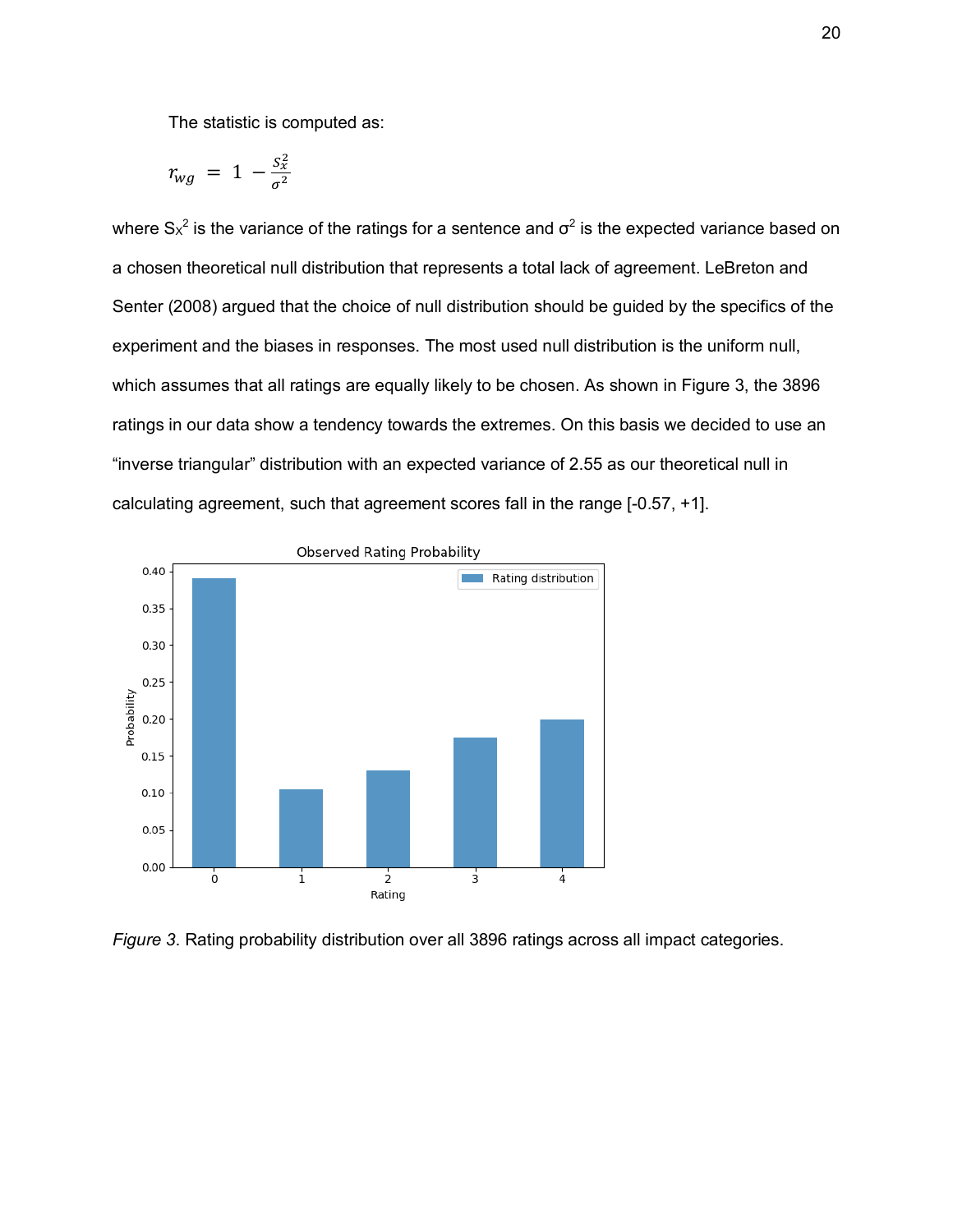

*Figure 4*. Distribution of IRA scores per sentence, for the four impact categories.

The distribution of IRA scores per sentence and impact category is shown in Figure 4. The average IRA is moderate for emotional impact (0.62) and for aesthetic feeling (0.65), and weak for narrative feeling (0.49) and reflection (0.48).<sup>8</sup> We see two main explanations for this lower agreement for the latter two. One explanation is that raters did not have a concrete enough idea of what each category meant: These terms are essentially scholarly categories that more casual readers may not necessarily be familiar with. It is also possible that the individual sentences did not give enough context to interpret the review author's thinking, forcing the raters to fill in the

 $8$  We use the guidelines given by a.o. LeBreton and Senter (2008), in which 0-0.30 signals no agreement, 0.31-0.50 weak agreement, 0.51-0.70 moderate agreement, 0.71-0.90 strong agreement and 0.91-1.00 very strong agreement.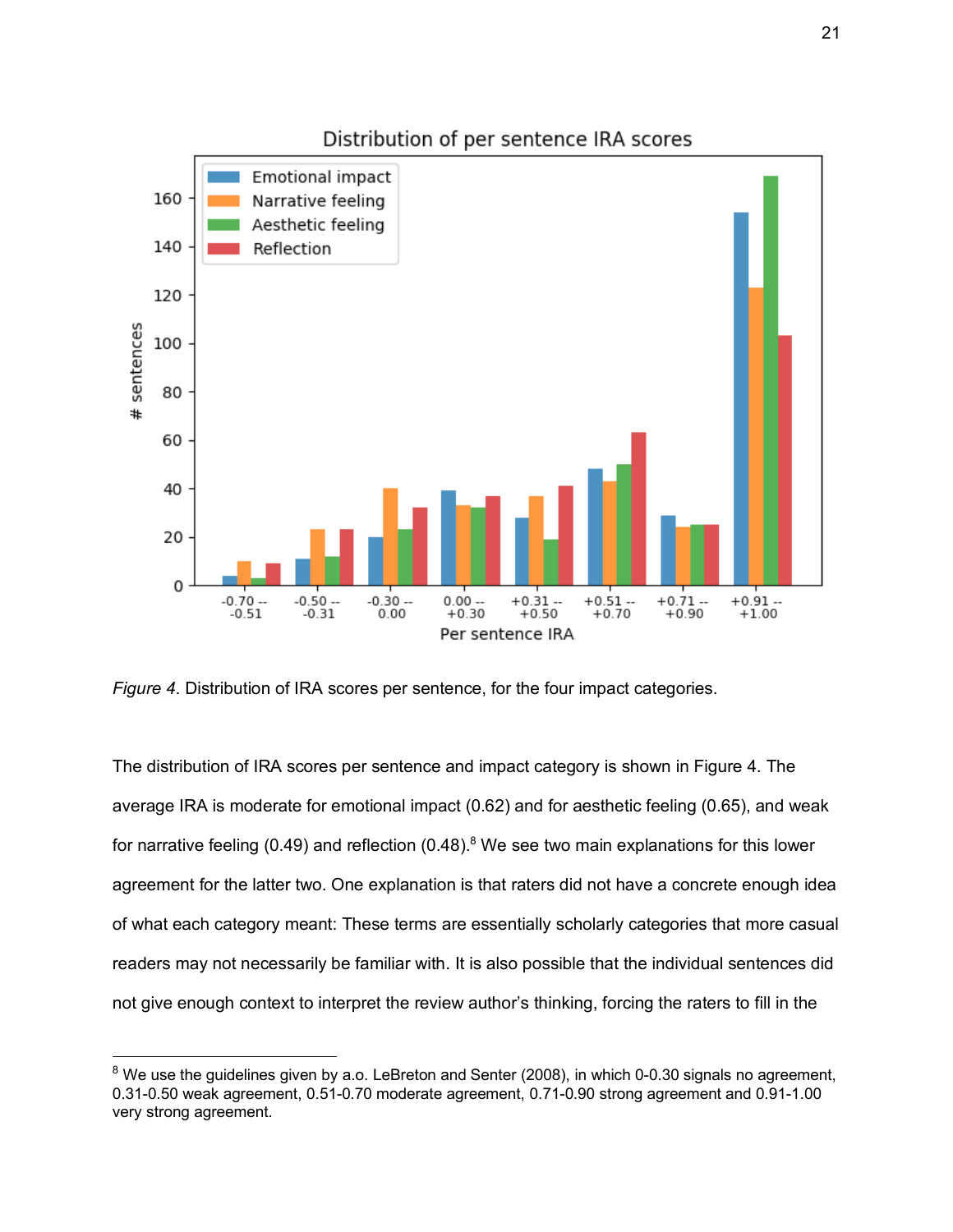gaps with their own interpretations. This last explanation is somewhat supported by the fact that raters indicated for some sentences that they could not judge them on these categories.

#### **Rater-Model Agreement**

After having looked at the agreement between raters, we can now proceed to check the agreement between our impact prediction model and the human raters. In this comparison, we look only at the sentences for which the human raters show moderate agreement or better, i.e., where IRA  $>= 0.5$ . What we want to know is: Do human raters give a higher rating to sentences that our model predicts as expressing impact than to sentences for which the model thinks there is no impact? The results are shown in Table 4: the number of sentences with IRA above the threshold of 0.5, the sentences with and those without predicted impact and the *p* values of the Mann-Whitney U significance test that compares the model's predictions and the ratings. For the emotional, narrative, and aesthetic categories, our model is effective at predicting the human ratings (p << .001). As we discussed above, our model has fewer rules for reflection than for the other categories, and those reflection rules tend to target less frequent words. Not surprisingly, the table shows that there are few sentences for which the model predicts an expression of reflection. As a consequence, for the reflection category, the validation failed ( $p = 0.14$ ). Table 4.

*Statistics on the number of sentences within each impact category with IRA >= 0.5 (column 2), for which our model predicts no impact (Model = 0, column 3), or does predict impact (Model >= 1, column 4) and the Mann-Whitney-U p-value (column 5).*

| Category  | # sentences | $Model = 0$ | Model $>= 1$ | Mann-Whitney-U  |
|-----------|-------------|-------------|--------------|-----------------|
|           | IRA > 0.5   |             |              | (p-value)       |
| Emotional | 231         | 167         | 64           | $9.1 * 10^{-8}$ |
| impact    |             |             |              |                 |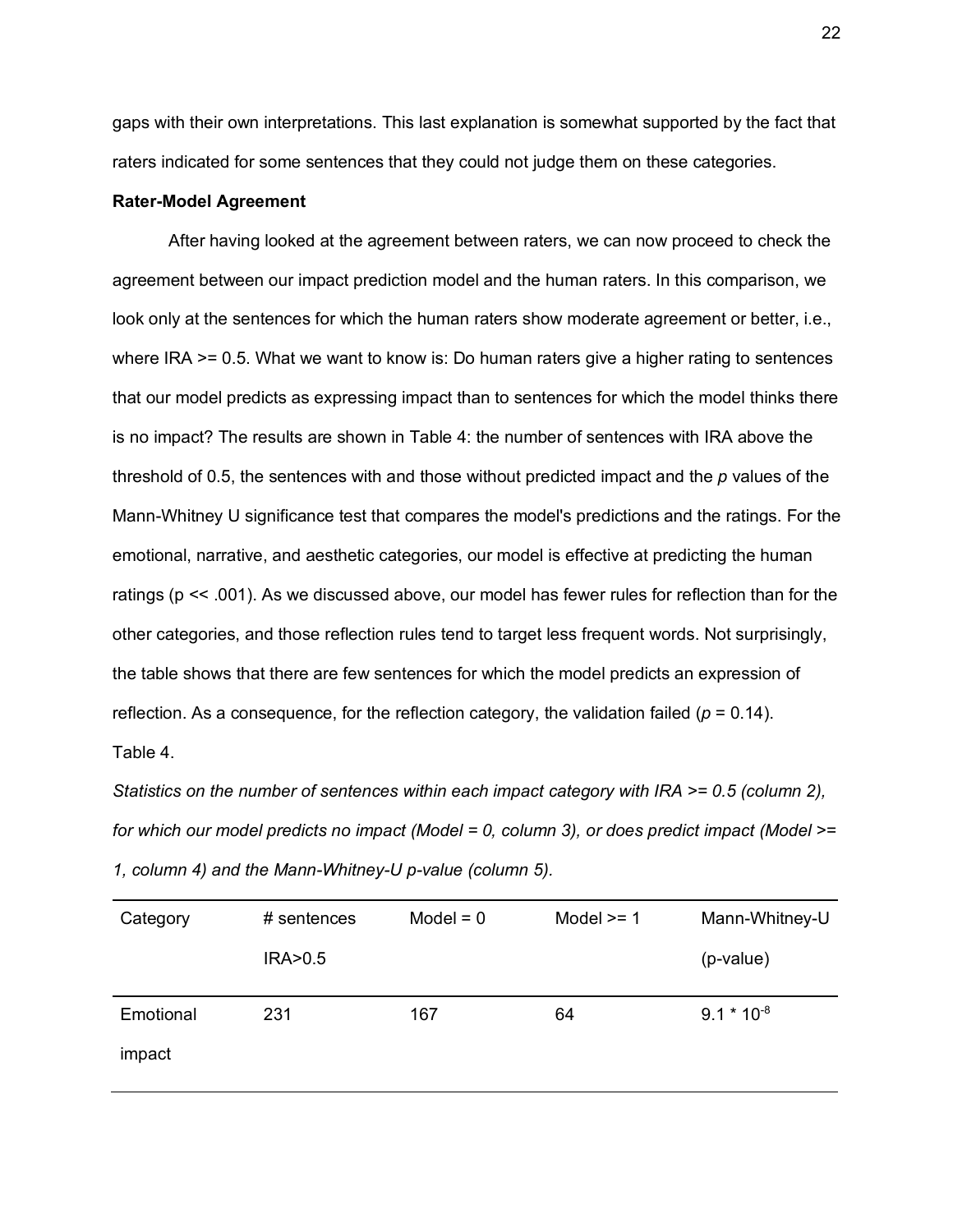| Narrative feeling     | 190 | 165 | 25 | $2.0 * 10^{-5}$  |
|-----------------------|-----|-----|----|------------------|
| Aesthetic feeling 244 |     | 225 | 19 | $3.4 * 10^{-11}$ |
| Reflection            | 191 | 185 | 6  | 0.14             |



*Figure 5*. Box-and-whiskers plots for the distribution of median human ratings for each type of impact, i.e emotional impact, narrative feeling, aesthetic feeling and reflection. This is based on sentences with a minimum interrater agreement of  $r_{wg}^*$  = 0.5.

Figure 5 gives a visual illustration of the effectiveness of the predictor model, showing the distribution of the median human rating per sentence (so the median of the three ratings per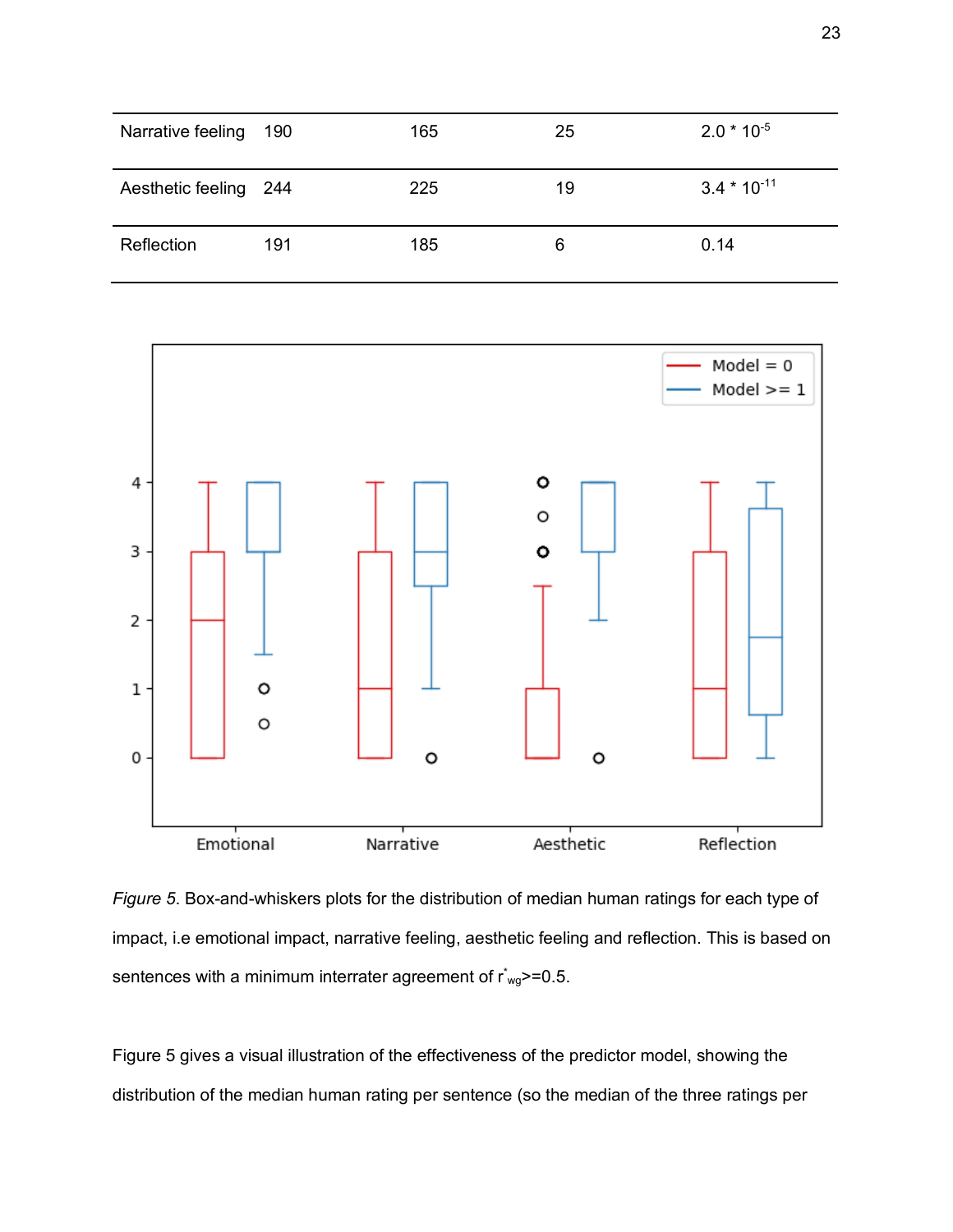sentence), for each type of impact, split over sentences where our impact predictor identifies impact (Model >= 1) and sentences where it does not (Model = 0). Each box represents the 2nd and 3rd quartile of the ratings, with a line inside the box representing the median rating. The whiskers represent minimum and maximum non-outlier ratings, and the circles represent the outliers. For some boxes, the median is the same as the inter-quartile boundary. For instance, for the emotional impact and aesthetic feeling scales and Model >= 1, the median is at the upper bound (the maximum rating of 4), so the upper two quartiles are also at 4. In other words, if our model detects impact for these categories, it tends to correspond with a human rating of 4, clearly indicating the connection between the model's predictions and the human ratings. Similarly, for aesthetic feeling and Model = 0, the median and therefore the lower two quartiles are at the lower bound (minimum rating), meaning that for the majority of sentences for which our model does not detect impact, human raters give a rating of 0.

Aesthetic feeling is the only impact type for which the distributions in Figure 5 are clearly separate, implying that the model and the raters mostly agree. For the other impact types, the distributions overlap. For some sentences, the model predicts impact that raters disagree with; there are, however, more sentences that are rated as clearly expressing impact by human raters, but that are missed by our model. Perhaps these other types of impact are expressed using a more varied vocabulary and more rules are needed for our model to detect them.

Looking at the cases where there are large differences between the subjects' ratings and our model's predictions, we find different explanations. In a limited number of cases, we indeed encounter words or phrases that our model might have contained, such as "sucked into the story" or "worst nightmare" as indicators for narrative involvement. More often, a formulation shows for example reflection, without the presence of a corresponding impact term: When a book's story makes a reviewer ask, "After a war, when are you right, when wrong?," this exemplifies reflection, but the sentence contains no explicit reflective phrases. A more frequent reason for disagreement, however, is interpretation: When the reviewer wrote, "I'll certainly read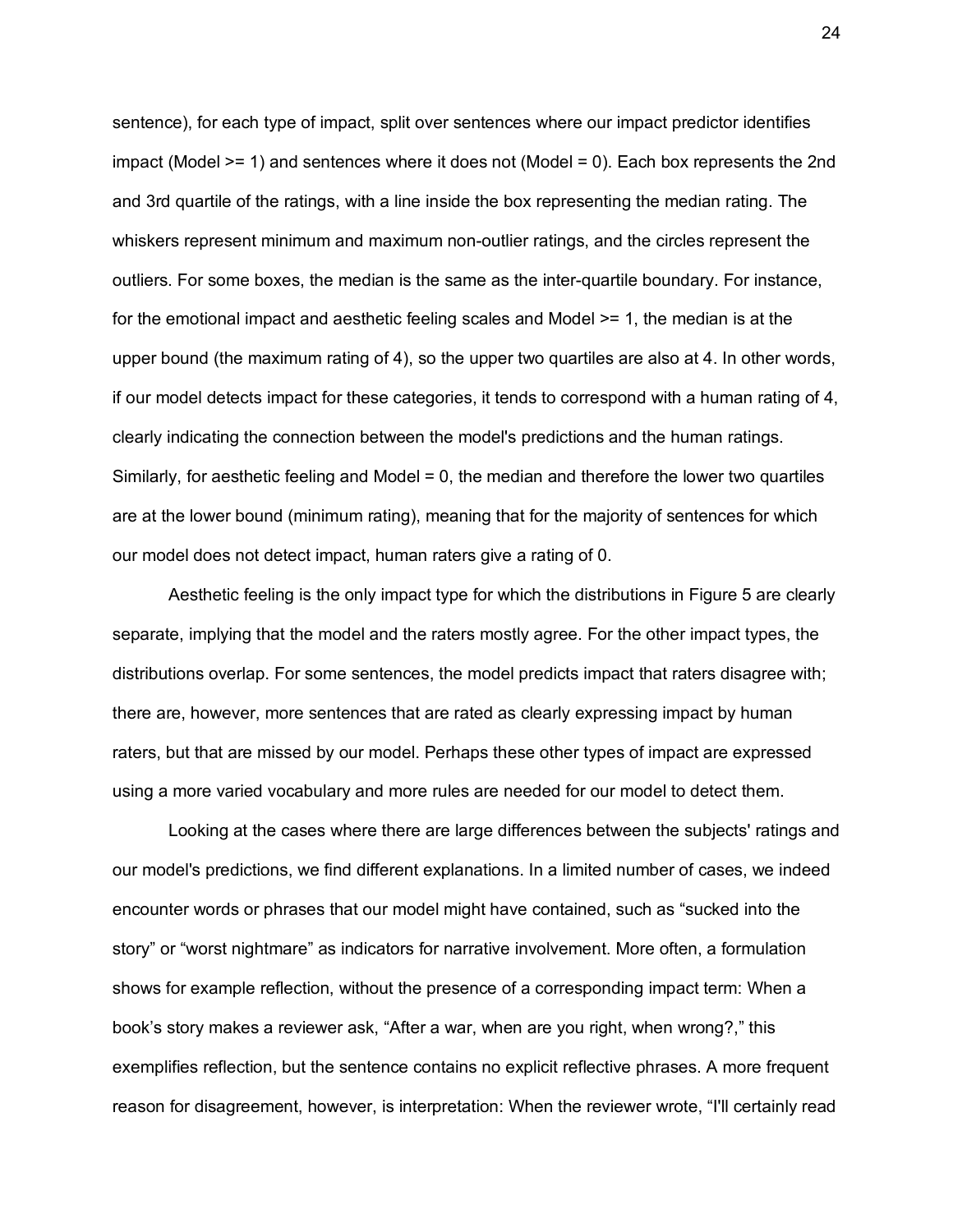another book from this writer and series for comparison," it may be a safe prediction that the reviewer was absorbed in the narration and that is probably how the raters reasoned, but the text does not say so. In other cases, our model does the interpretation, rather than the raters: In the case of, "the book knew how to capture me from start to finish," the model, based on the plot term "finish," assumes it is narrative interest that is responsible for "capturing" the reviewer, but strictly speaking, we do not know. There are also many boundary cases, where a term in the model indicates a small level of the relevant quantity: The model assumes reviews with the word "mysterious" show narrative feeling; the subjects did not always feel that way. Similarly, for the model, "interesting" is assumed to show reflection. It is clear that, if it does so, the reflection may be only superficial. Finally, there are many cases where apparently the raters have not understood the concepts that we meant to use, as when raters miss the narrative absorption in, "the cold cuts through you like a knife" or "you could grab the fish in the rivers with your hands," or, the other way around, they see stylistic feeling in "When I ran into this book she wrote, I had to take it home."

#### **Rule Coverage**

We also looked at the fraction of reviews that match our impact rules, to get insight (the distribution of) the number of matching rules per review. For this, we counted the number of matching rules of each impact category per review, using a sample of 50,665 reviews for the books for which we have at least 100 reviews (described in more detail in the next section). In Figure 6, the distribution of number of matching rules per review is shown for all four impact categories individually and combined ("All"). For Aesthetic feeling and especially for Reflection, the majority of reviews match no rules, 20% resp. 15% match one or more. For Emotional impact and narrative feeling, the distribution is much less skewed, with just over 40% of reviews matching no rules, over 30% matching one rule in each category and around 25% of reviews matching two or more rules. Although our model certainly does not detect all expressions of impact, this distribution shows that at least a quarter of reviews contains multiple expressions of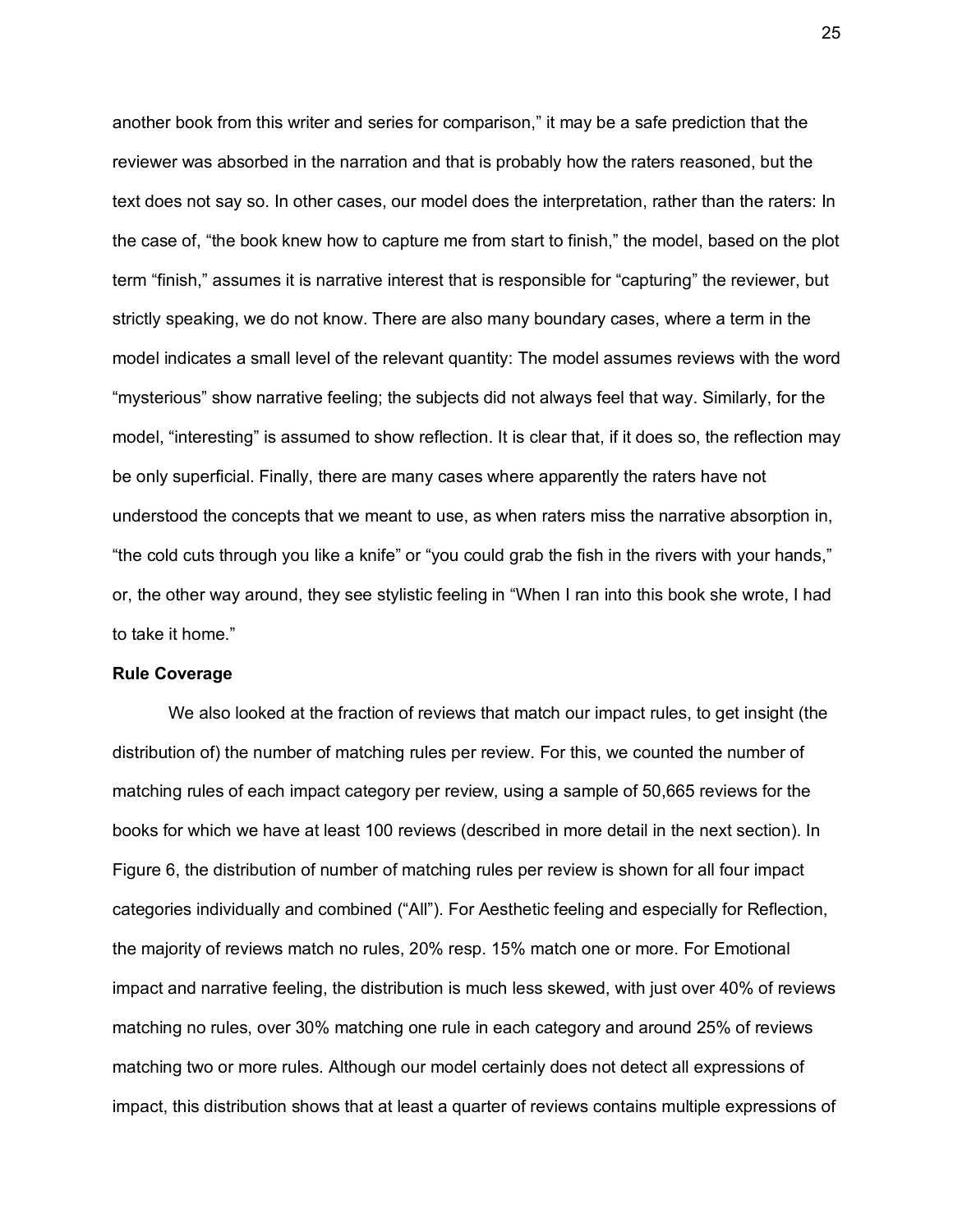narrative and emotional impact. The distribution of all impact categories combined shows that there are very few reviews (13%) for which our model finds no matching impact rules. Another 22% match one rule and over 65% of reviews match at least 2 impact rules, showing that our model is capable of finding expressions of impact in the majority of reviews.



Figure 6. The distribution of the number of matching rules per review for the four impact categories individually and combined. The Y-axis shows the fraction of reviews from a sample of 50,665 reviews.

## **First Results**

We did an analysis on all books for which we have at least 100 reviews (corresponding to 50,665 reviews with 287,783 sentences for 268 books). On this selection, our impact model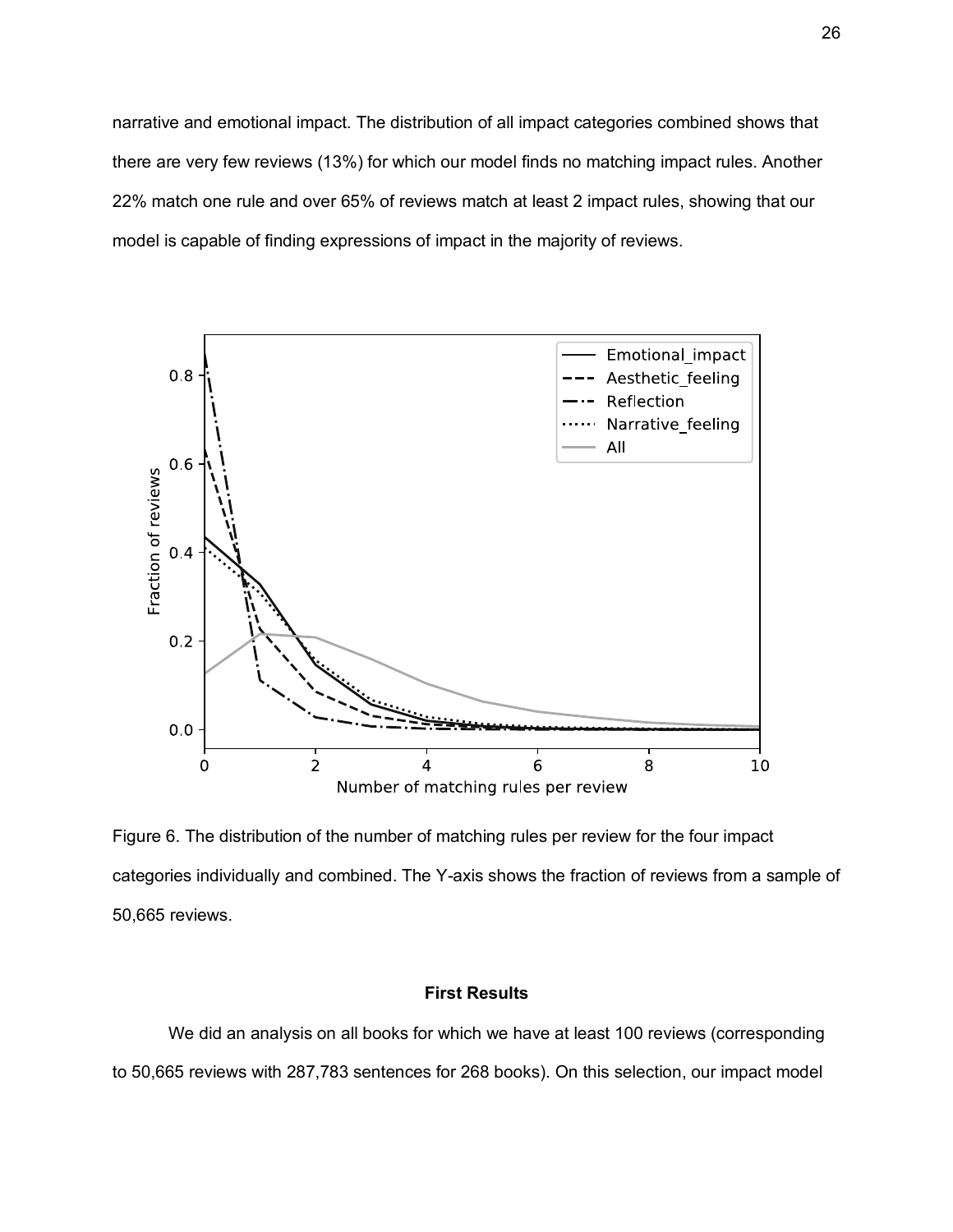finds 145,768 impact expressions (2.9 per review or 0.5 per sentence). We will look at narrative and aesthetic feeling and reflection. Of these, narrative feeling is the most common (19.3 per 100 sentences), followed by aesthetic feeling (10.4) and reflection (3.5%).

## **Impact of Genres**

Zooming in on some of the more popular titles, we find that, as one would expect, expressions of aesthetic and narrative feeling are frequent in reviews of the wartime drama *Sarah's Key* by Tatiana de Rosnay. An analysis of the most frequently used impact terms in these categories for this book shows *aangrijpend* ("moving," "gripping") and *indringend* ("poignant"). Perhaps surprisingly, reviews of *The Da Vinci Code* by Dan Brown often express reflection, which may be explained by the most frequent reflective term being "informative." Another book which scores high on reflection is Paolo Coelho's *The Alchemist*. An author who consistently scores high on narrative feeling is thriller author Karin Slaughter.

This suggests our predictor seems to reproduce some aspects of how popular titles have been received. In order to remove some of the subjectivity inherent in picking a few titles to discuss, we also computed impact as a function of publisher-assigned genre. Among our titles with  $> 100$  reviews, we had enough information ( $> 20$  books) for four genres: General literature Dutch, General literature translated, Literary thrillers and Thrillers. Table 5 shows for these genres the impact in the main categories. The scores are normalised around the mean, so negative numbers do not imply negative impact, only less impact than the average. The narrative feelings are clearly strongest for the (literary) thrillers, as one would expect. On the other hand, the general literature categories score higher on aesthetic feeling than the thriller genres, again conforming to expectations. For reflection, though general literature results in more reflection, as expected, at the thriller side the picture is not clear-cut. In any case the numbers seem to show that, according to what the predictor makes of the reviews, readers respond to the genres as one would expect based on genre characteristics.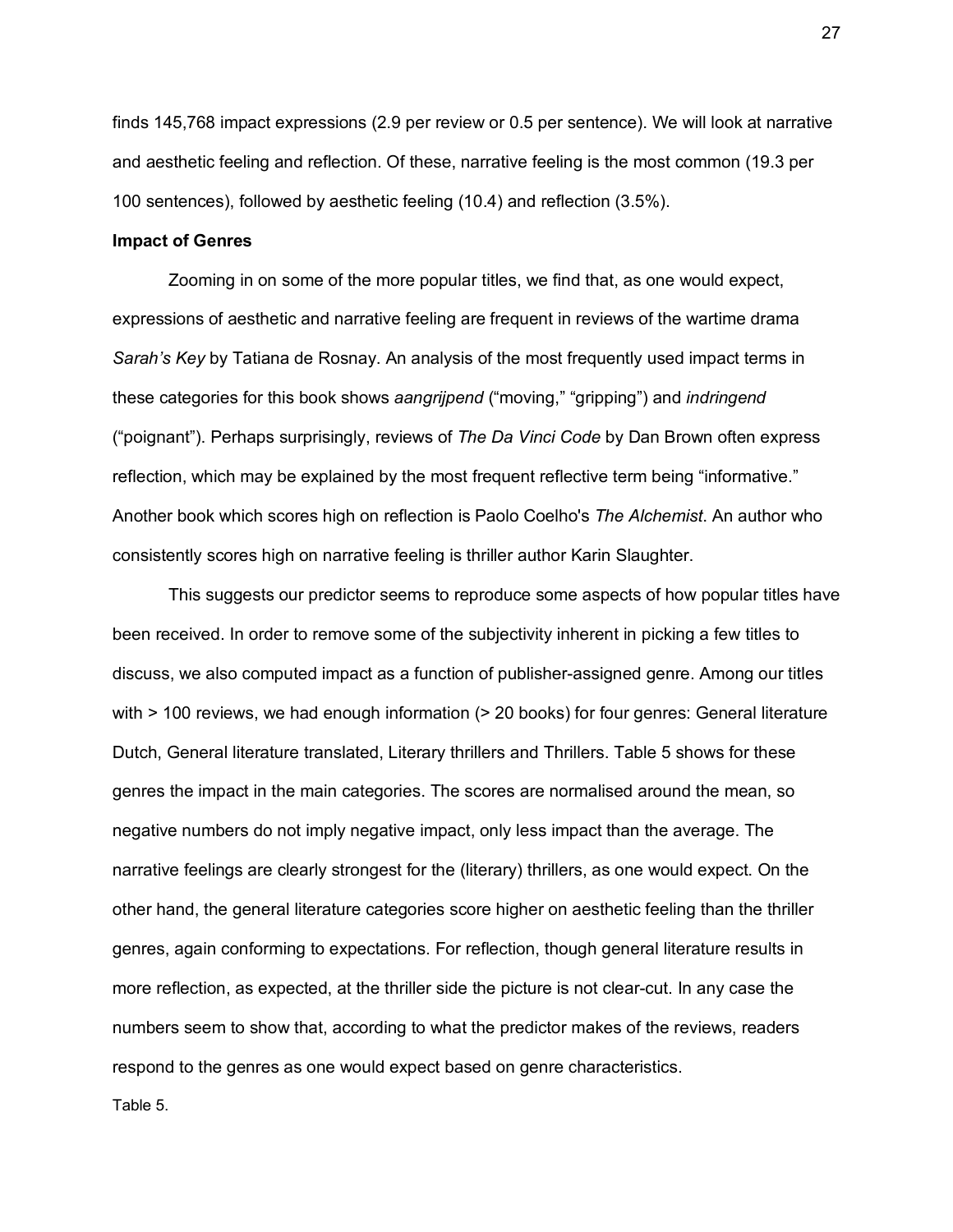| Genre                         | n  | Narrative feelings | Aesthetic feelings | Reflection |
|-------------------------------|----|--------------------|--------------------|------------|
| General literature Dutch      | 33 | $-38$              | 1.04               | .50        |
| General literature translated | 60 | $-.38$             | .70                | .33        |
| Literary thrillers            | 85 | .69                | $-63$              | $-.34$     |
| <b>Thrillers</b>              | 28 | .57                | $-.61$             | .04        |

#### *Average impact scores (subtracted mean and divided by standard deviation) for four genres.*

### **Aesthetic Feeling and Reflection**

One interesting question that the model's predictions may illuminate is the question of the relation between aesthetic impact and reflection. In the framework presented by Koopman and Hakemulder (2015), reading literary narrative was reported as maybe resulting in two things: On the one hand (real world) empathy, mostly as a function of the role-taking that results from reading narrative, and on the other, reflection on the self and ultimately self-awareness and self-change, as the defamiliarization that is an effect of stylistic deviation may create room for reflection.

Our impact model was formulated with narrative fiction in mind, and all books in Table 5 belong to that category. Therefore, the model does not provide information about the effect of narrative versus non-narrative text. However, the table does provide some evidence for the hypothesis that literature, more than narrative text in general, can evoke aesthetic feelings and reflection in readers. This is not a new finding (e.g., Miall & Kuiken, 2002), but it is important to see it confirmed outside of the laboratory.

The data do not allow us to prove or disprove the mechanism that Koopman and Hakemulder (2015) proposed (defamiliarization enabling reflection); however, we can compute correlations between the three impact factors (see Table 6). In the first column's third row, we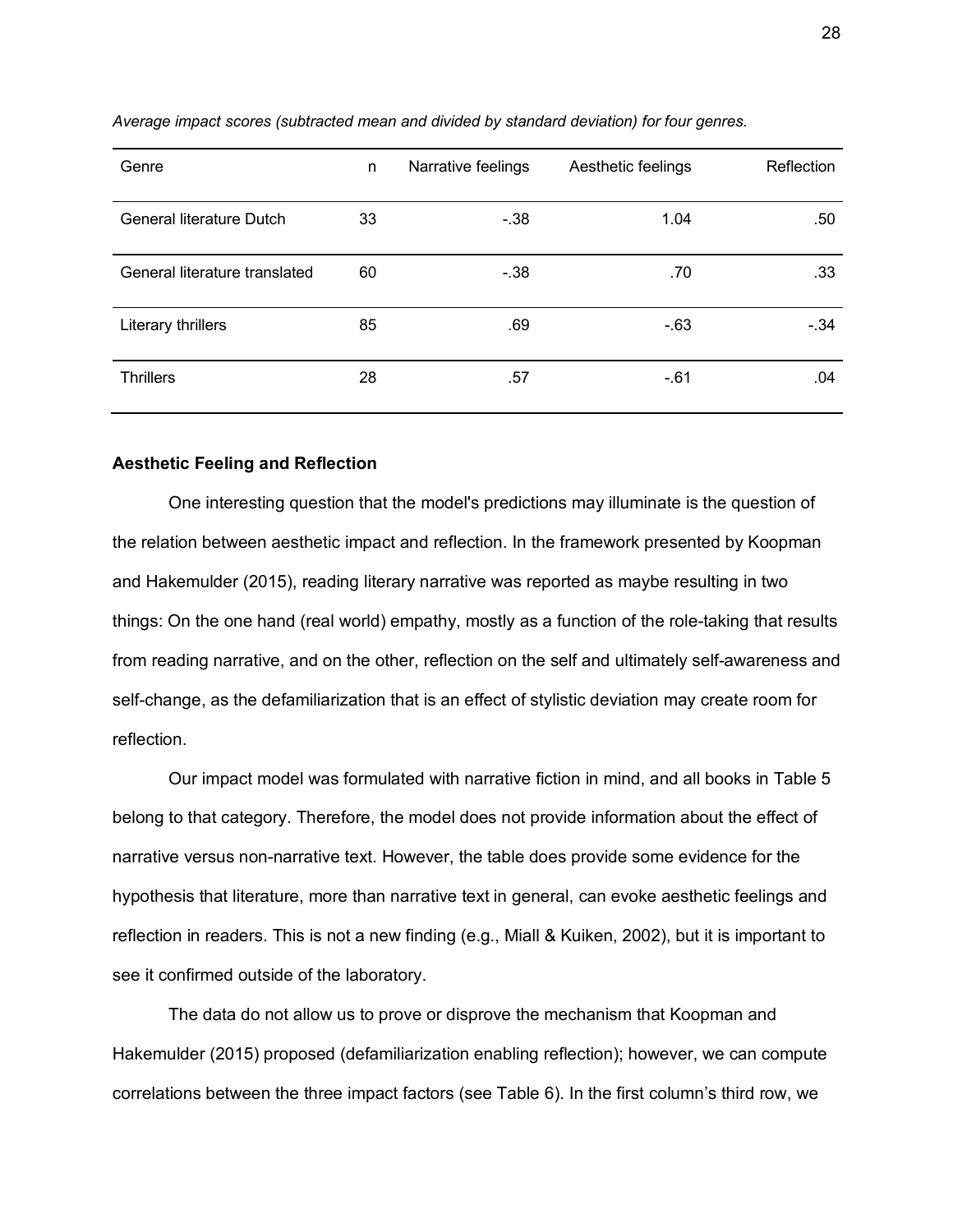note that aesthetic feeling and reflection are positively correlated at the book level. This is certainly suggestive and calls for further research.

Table 6.

| Impact factors         | (Pearson) Correlations |                     |
|------------------------|------------------------|---------------------|
|                        | All books (n=268)      | Literature $(n=93)$ |
| Narrative - Aesthetic  | $-.25$                 | .19                 |
| Narrative - Reflection | $-.28$                 | $-.27$              |
| Aesthetic - Reflection | .29                    | .17                 |

*Correlations between the three impact factors for all books and for literature (Dutch and translated).*

In this column we also note that narrative feelings correlate negatively with aesthetic feelings and with reflection. There is nothing in the Koopman and Hakemulder (2015) model that suggested narrative impact and aesthetic impact should somehow be mutually exclusive. Kuijpers (2014) argued that narrative and stylistic feeling are not necessarily in contradiction. Still, the column shows that books that are strong in narrative impact will usually be weaker in stylistic impact and reflection. It is interesting to note that the negative correlation between narrative and stylistic impact becomes positive when we restrict our attention to literary books only (second column of Table 6). We surmise that narrative impact may really consist of multiple aspects, and only one of them (i.e., suspense), is negatively correlated with aesthetic feeling. Once we remove the books strongest on suspense (the thrillers) the other aspects of negative impact predominate, but this again is an issue for further research.

### **Discussion and Prospects**

We summarize what we have done, where we encounter difficulties and where we see further possibilities. We have identified four aspects of reading impact: (a) emotional impact, (b)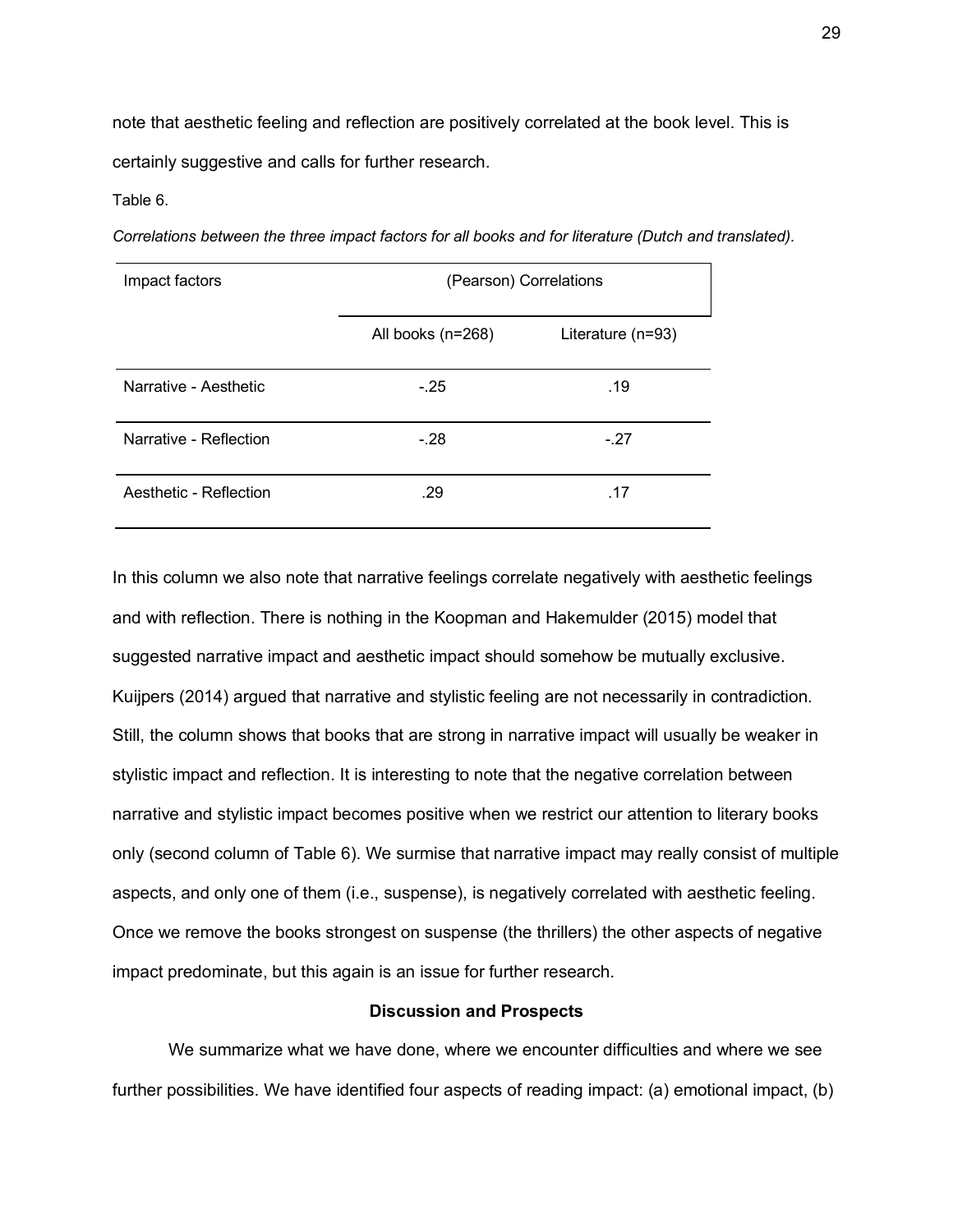narrative and (c) aesthetic feelings and (d) reflection. We have created a model, consisting of rules that, based on sentences from online book reviews, decides whether the sentences express one of these impact aspects. We have held a survey where frequent readers of online reviews assign these aspects to sentences from reviews, and we calculated the interrater agreement for their answers. Then, for the sentences where interrater agreement was sufficient, we calculated the agreement between the raters' answers and the model's decision. In a preliminary application of the model, we looked at what the model tells us about the impact of some frequently reviewed novels. We also looked at impact by genre and found that the model at first sight seems to predict sensible things. Moreover, it gives some indications for the existence of an often-discussed relation between aesthetic response to literature and reflection.

At various locations in the text, we have discussed limitations of our approach. First, online reviews are not necessarily immediate expressions of readers' "true" opinions, and they need not be representative of readers in general. Second, the aspects of impact that we use are described using abstract psychological categories. It is not immediately clear how they map to literary concepts (such as style) or formulations in the reviews. This creates problems at multiple stages of our research setup: (a) the formulation of rules becomes difficult when there are no precise criteria for what constitutes, for example, reflection. All of the aspects can also be present in degrees, but is there a minimum amount of, for example, reflection, before we recognise it as such?; (b) these same issues must have arisen for the participants in our survey, some of whom have no doubt been more patient than others in following our instructions. This has led to (on average) less-than-satisfactory interrater agreement for narrative feeling and reflection; (c) in the comparison between the raters' scores and the model's decision, the necessarily limited accuracy of the rules and the raters' doubts come together. From that perspective, it is a pleasant surprise that it is only for the reflection aspect that we do not see a significant difference in ratings between the sentences with and without predicted impact.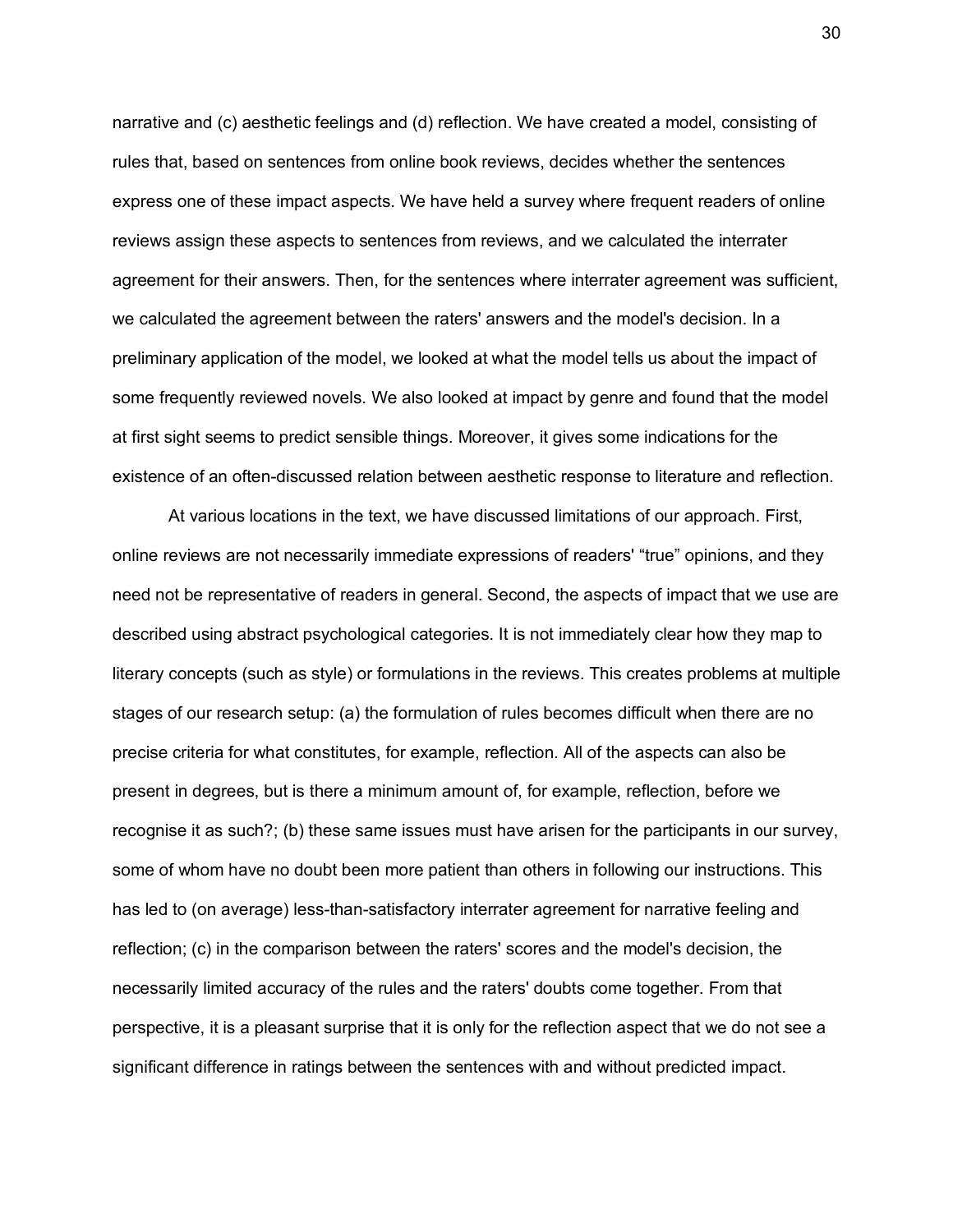These limitations, in particular the not-quite-satisfactory inter-rater agreement scores, require us to think through once more how to take our approach further.

- 1. We might have provided extensive training to our subjects, in order to get them to better understand the concepts, but to some extent these are inherently fuzzy. The concepts are operationalised by the rules that we formulated, but if we would explain the concepts by showing the raters the rules, the raters would apply the rules that they were supposed to validate. Still, a training session no doubt would have helped.
- 2. What we might have tried is to provide the raters with the context of the sentences that they rated. This would certainly have made it easier to understand the sort of impact that a sentence expresses. However, the instructions would have become more complicated: The raters would still have to judge the specific sentence, not an entire paragraph. Our expectation is that the resulting numbers would be very hard to interpret.
- 3. One way of avoiding the issues of conceptual fuzziness and the difficult relation between the concept and its possible expressions would have been to use impact concepts that are closer to linguistic expressions that are actually used in the reviews. When we would, for example, have asked raters for the presence of surprise or humour or suspense, we would probably have found much more agreement than for the more abstract impact categories that we employed. This might also make it possible to take into account the individual components of narrative feelings we mentioned above. However, it would become harder to connect our investigation with Koopman and Hakemulder's (2015) research framework. One option would be to develop the sort of instrument that we aim for, targeted at the more concrete and more directly empirical response categories, and to have these validated by our raters. The higher-level psychological constructs could perhaps be seen as combinations of the empirical response categories (e.g., narrative feeling as a combination of suspense, compellingness and perhaps other categories). The higher-level constructs could be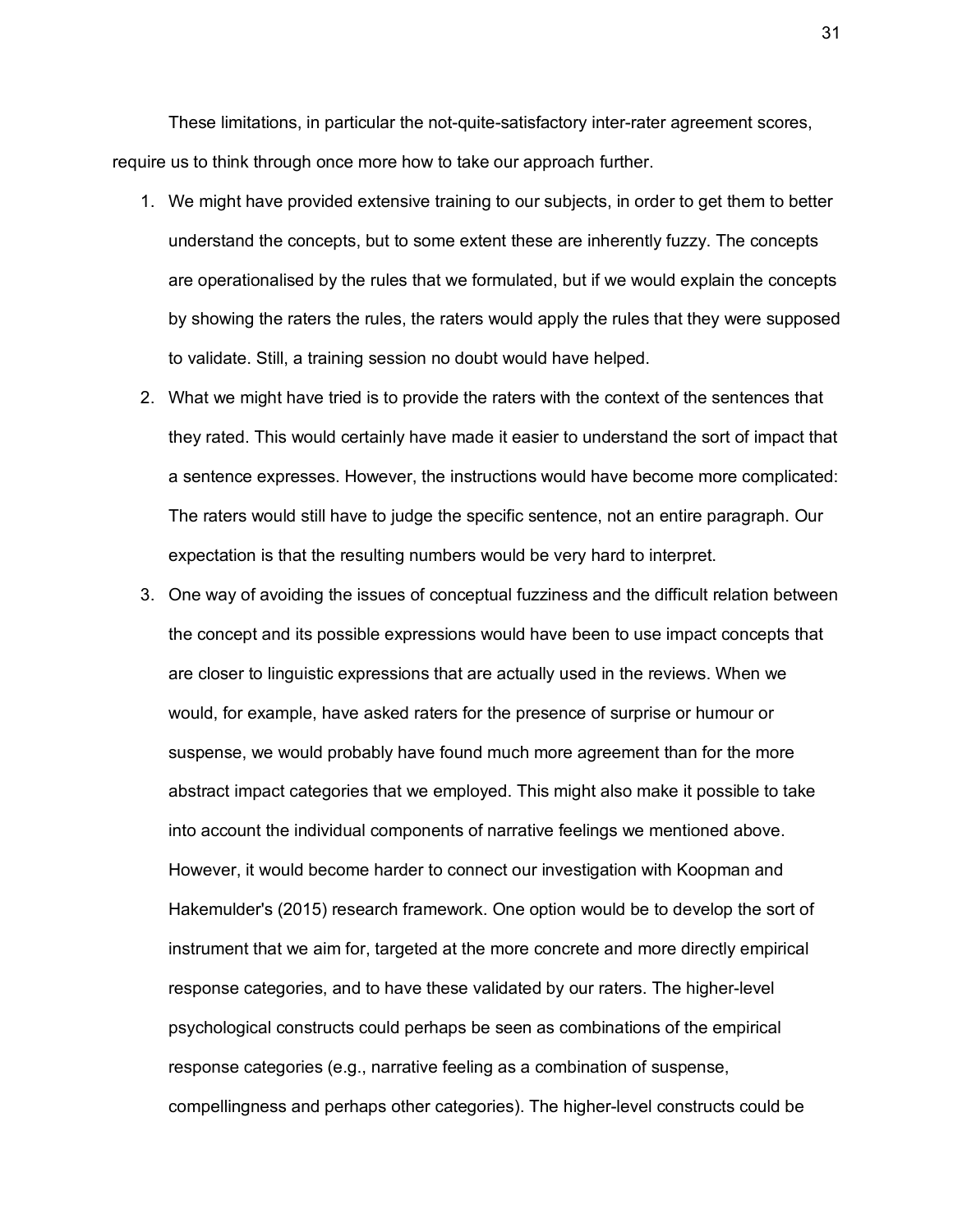validated not by raters in a survey of the kind we held, but by a more informal analysis of the discourse in print reviews.

- 4. A completely different approach would have been to dispense with the manual formulation of rules and to have applied machine-learning technology based on the ratings. The ratings would then function as a training set on the basis of which the computer would formulate the rules. This is a common procedure in the field of AI. We have not tried it because we felt that the direct contact with the text that was necessary for formulating the rules is invaluable in getting to know the language used for expressing impact. Also, machine learning would need a large amount of training data, more than we expected we could reasonably expect from our procedure. And in the case of weak interrater agreement scores, the machine would have no obvious target to aim for.
- 5. Finally, it is also possible to argue that it was a mistake to ask "ordinary readers" to validate what are essentially scholarly concepts. As the raters will be insufficiently aware of the scholarly background of these concepts, they will interpret them based on individual associations. Because of this, imperfect interrater agreement is only to be expected. What we should aim for instead is validation by applying our model to open research questions such as we began to do in the last section. That would be a pragmatic approach, validating the model by its capability to shed light on research issues. Its usefulness would have to be proven in practice.
- 6. Quite apart from considerations of interrater agreement, confronting the raters' interpretation of review sentences with the model prediction has taught us a number of things: First, there is room for improvement in the rules, especially in the area of reflection; second, maybe we should go beyond words and include punctuation in our analysis (e.g., question marks); and third, we should have been more consistent in

32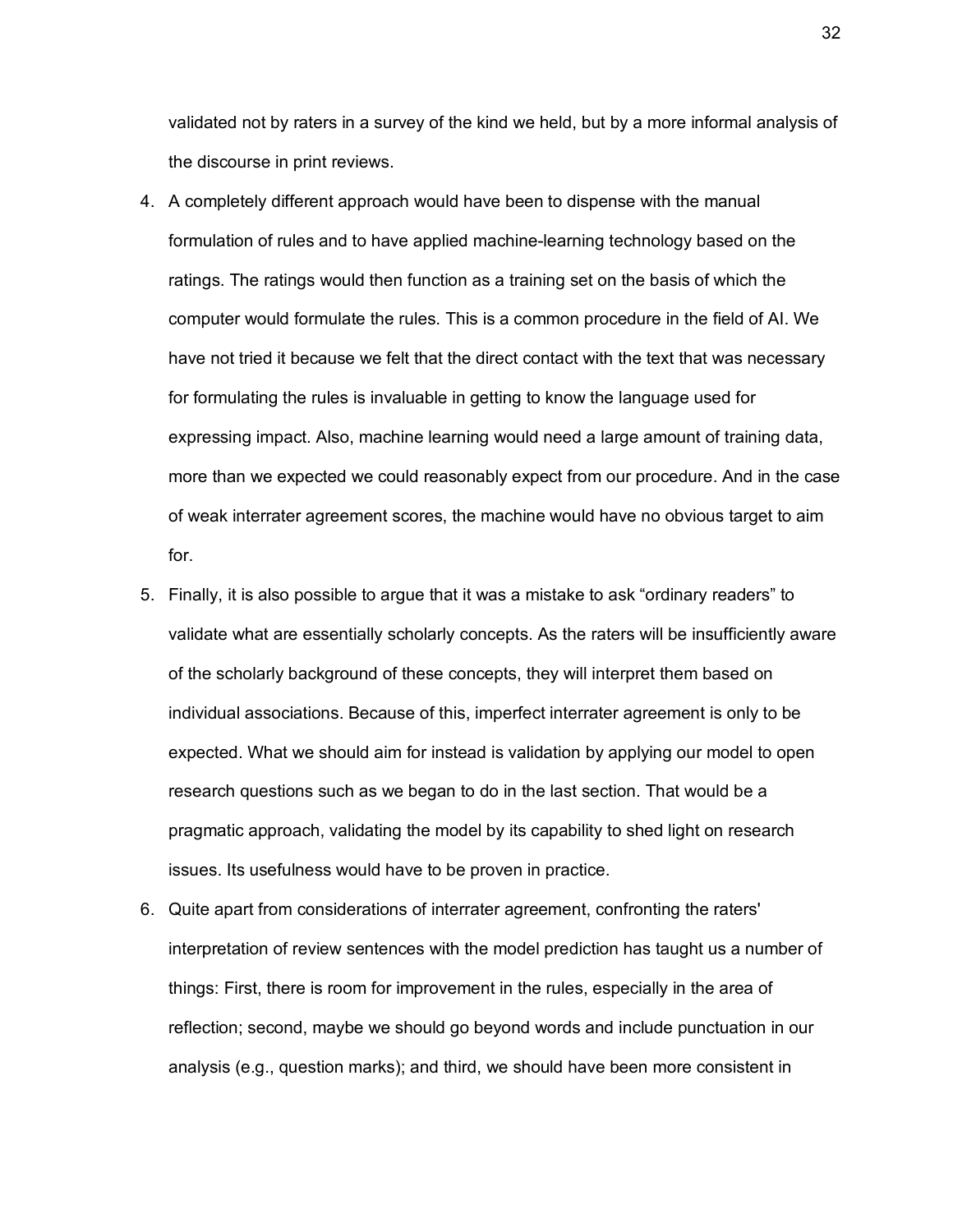allowing, or not, inferential rules (rules that go beyond the textual expression to infer its probable cause).

What seems to us most fruitful at this stage is a combination of points 1, 3, and 5. We will develop a model that uses smaller, more coherent and more linguistically based units of impact. These should be easier to recognize in a survey, especially when we prepare raters more thoroughly. As a second step, based on an analysis of the scholarly literature, we will assign these impact units to larger theoretical constructs such as the ones we used in this article, leading to a more principled approach than the one we have been using in this article. Meanwhile, we will continue using the model in order to test its suitability in use. There are many contexts for its application: for instance, the analysis of book blogs, understanding preferences of individual reviewers, or studying impact on the basis of the book's text (rather than that of the review). We remain convinced of the feasibility of studying reading impact in online reviews and the potential of the rule-based approach for doing so. Especially the genrebased impact differences that we found seem to us clear indications for the future possibilities of this approach.

In this contribution, we have begun to explore what online reviews can teach us about reader response. There are many ways to deepen this investigation. For instance, we have not considered individual differences between readers. However, for many reviewers we know gender, age and even their individual reading history. It would be a natural extension to investigate how these personal characteristics influence their response to new works. Beyond the impact factors that we have looked at, reviews could tell us about scenes or characters that struck readers, other books or writers that they bring to bear on new works, critics or mentors that they consider relevant to their reading, aspects of the books they think are worth discussing and a host of other response-related issues. We believe that, as yet, we have only scratched the surface of the possibilities for computational research that large collections of online reviews facilitate.

33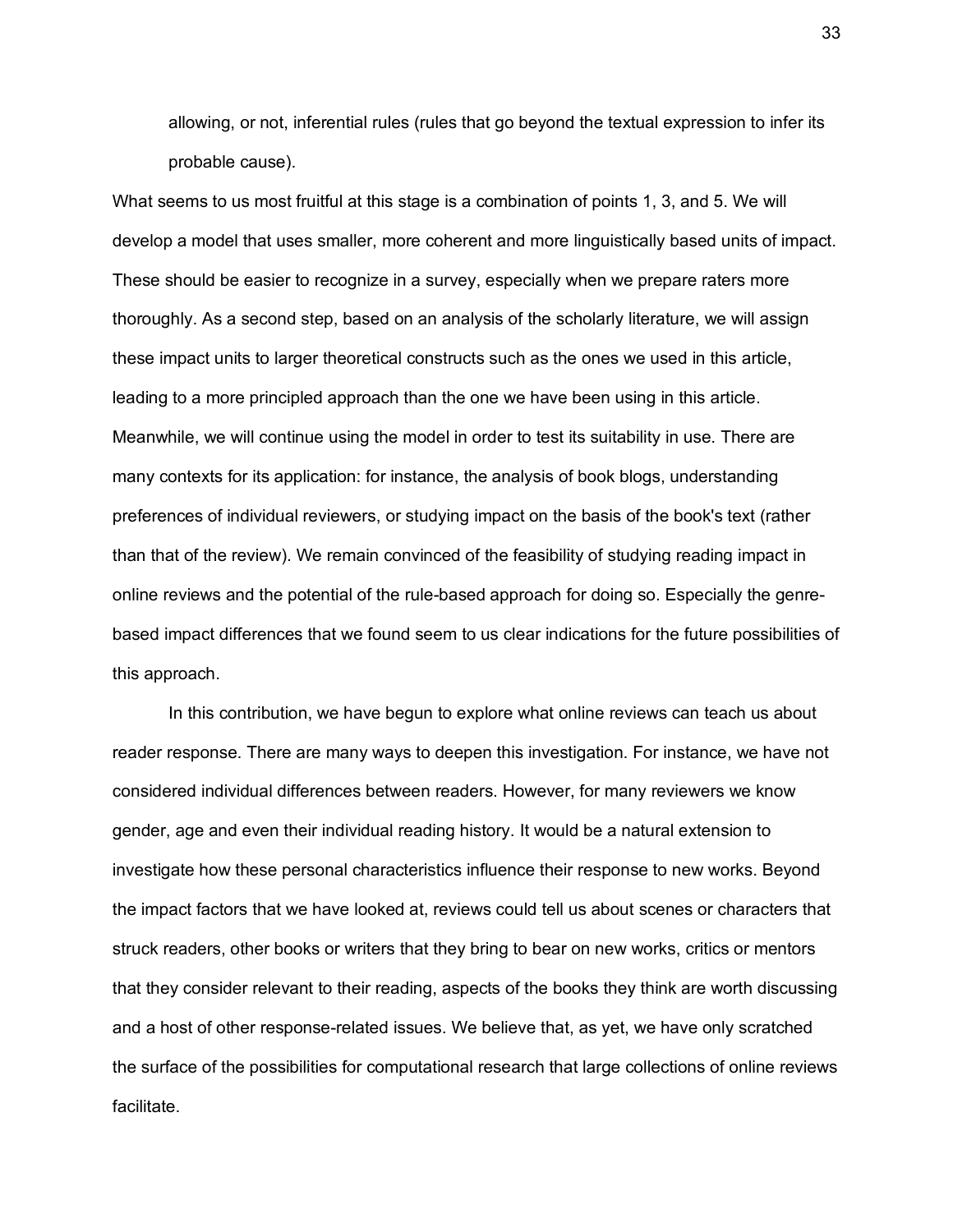# **Acknowledgements**

We would like to thank Etkse Ooievaar for her generous and helpful advice on the statistical analysis. This work has partly been funded through CLARIAH, a Dutch NWO project in the National Roadmap for Large-Scale Research Facilities program.

**References**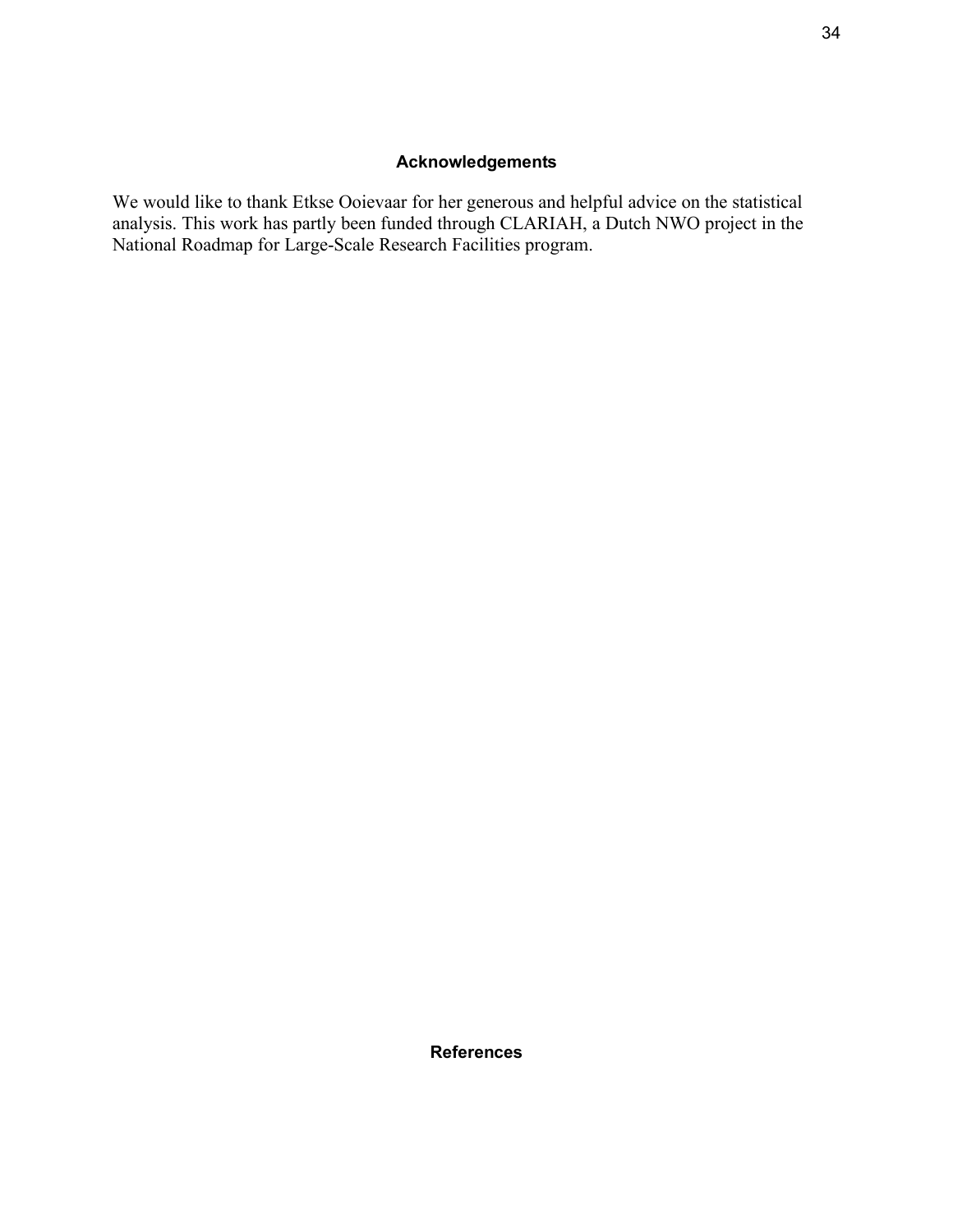- Albrechtslund, A.-M. B. (2019). Amazon, Kindle, and Goodreads: implications for literary consumption in the digital age. *Consumption Markets & Culture*, 1-16. doi:10.1080/10253866.2019.1640216
- Appel, M., Koch, E., Schreier, M., & Groeben, N. (2002). Aspekte des Leseerlebens: Skalenentwicklung. *Zeitschrift für Medienpsychologie*, *14*, 149-154.
- Bachmann-Stein, A. (2015). Zur Praxis des Bewertens in Laienrezensionen. In H. Kaulen & C. Gansel (Eds.), *Literaturkritik heute. Tendenzen–Traditionen–Vermittlung* (pp. 77-91). Göttingen: V&R Unipress.
- Berthoud, E., & Elderkin, S. (2013). *The Novel Cure: An A to Z of Literary Remedies*. Edinburgh, London: Canongate Books.
- Boot, P. (2011). Towards a Genre Analysis of Online Book Discussion: socializing, participation and publication in the Dutch booksphere. *Selected Papers of Internet Research*, IR 12.0. https://journals.uic.edu/ojs/index.php/spir/article/viewFile/9076/7167
- Boot, P. (2012). Contextual factors in literary quality judgments: A quantitative analysis of an online writing community. Paper presented at Digital Humanities 2012. https://pure.knaw.nl/ws/files/474742/2012\_boot\_02\_contextualfactors.pdf
- Boot, P. (2017). A Database of Online Book Response and the Nature of the Literary Thriller. Paper presented at Digital Humanities 2017. https://dh2017.adho.org/abstracts/208/208.pdf
- boyd, d., & Ellison, N. B. (2008). Social network sites: Definition, history, and scholarship. *Journal of computer*-*mediated Communication*, *13*(1), 210-230.
- Busselle, R., & Bilandzic, H. (2009). Measuring narrative engagement. *Media Psychology*, *12*(4), 321-347.
- Chevalier, J. A., & Mayzlin, D. (2006). The effect of word of mouth on sales: Online book reviews. Journal of marketing research, 43(3), 345-354.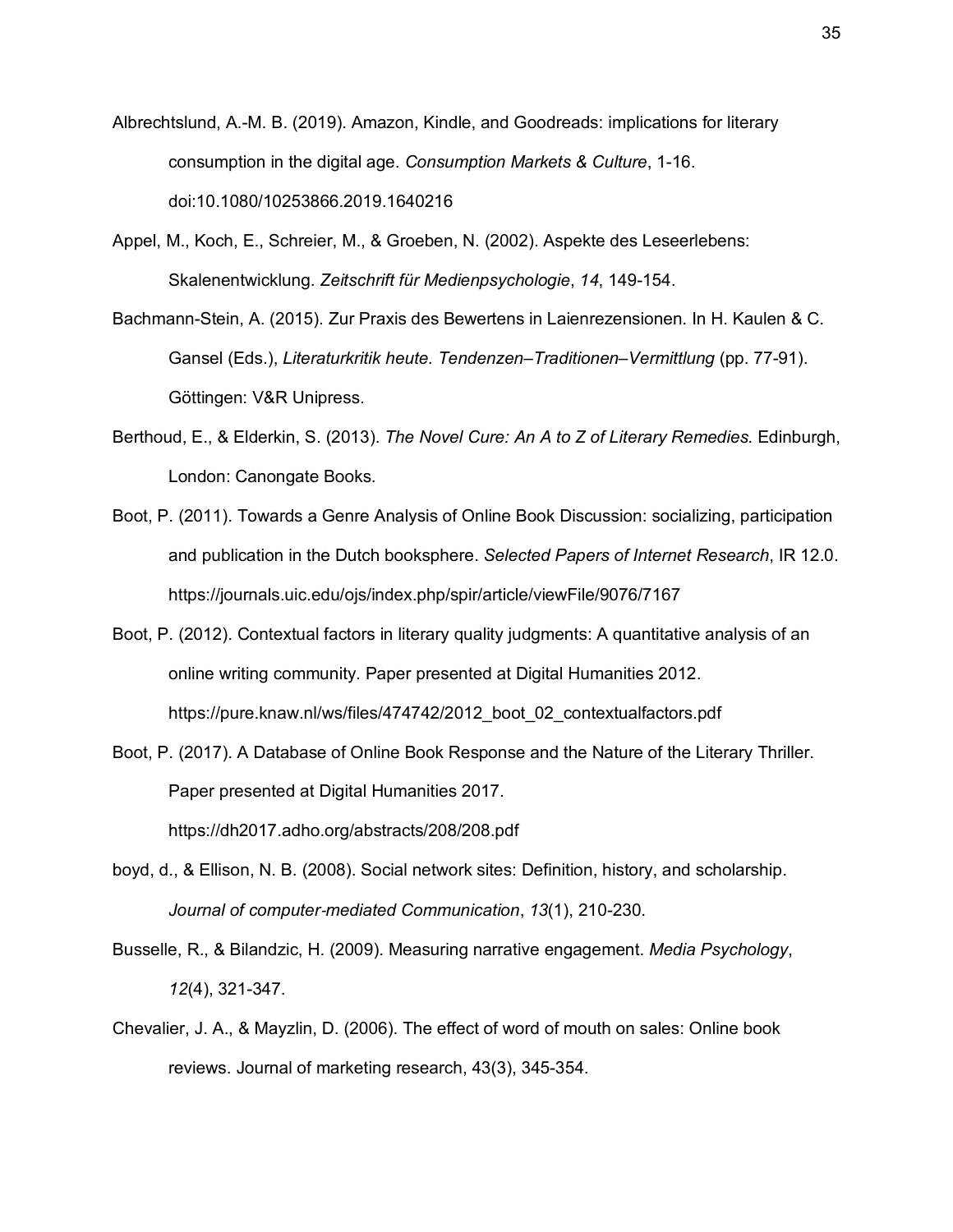- Dal Cin, S., Zanna, M. P., & Fong, G. T. (2004). Narrative persuasion and overcoming resistance. In E. S. Knowles & J. A. Linn (Eds.), *Resistance and persuasion* (pp. 175- 191). Mahwah (NJ) & London: Lawrence Erlbaum Associates.
- Domsch, S. (2009). Critical genres. Generic changes of literary criticism in computer-mediated communication. In J. Giltrow & D. Stein (Eds.), *Genres on the Internet: issues in the theory of genre* (pp. 221-238). Amsterdam: John Benjamins Publishing Company.
- Driscoll, B., & Rehberg Sedo, D. (2019). Faraway, So Close: Seeing the Intimacy in Goodreads Reviews. *Qualitative Inquiry*, 1077800418801375. https://journals.sagepub.com/doi/abs/10.1177/1077800418801375

Finn, E. F. (2011). *The Social Lives of Books: Literary Networks in Contemporary American Fiction*. (PhD), Stanford University. Retrieved from https://stacks.stanford.edu/file/druid:mk148kb9574/The%20Social%20Lives%20of%20B ooks-augmented.pdf

- Gerrig, R. J., & Rapp, D. N. (2004). Psychological processes underlying literary impact. *Poetics Today*, *25*(2), 265-281.
- Goffman, E. (1956). The presentation of self in everyday life. Edinburgh: University of Edinburgh. Social Sciences Research Centre.
- Gruzd, A., & Rehberg Sedo, D. N. (2012). #1b1t: Investigating Reading Practices at the Turn of the Twenty-first Century. *Mémoires du livre*, *3*(2).

https://www.erudit.org/en/journals/memoires/2012-v3-n2-memoires0117/1009347ar.pdf

- Gutjahr, P. C. (2002). No Longer Left Behind: Amazon.com, Reader-Response, and the Changing Fortunes of the Christian Novel in America. *Book History*, *5*, 209-236.
- Hajibayova, L. (2019). Investigation of Goodreads' reviews: Kakutanied, deceived or simply honest? *Journal of Documentation*, *75*(3), 612-626. doi:10.1108/JD-07-2018-0104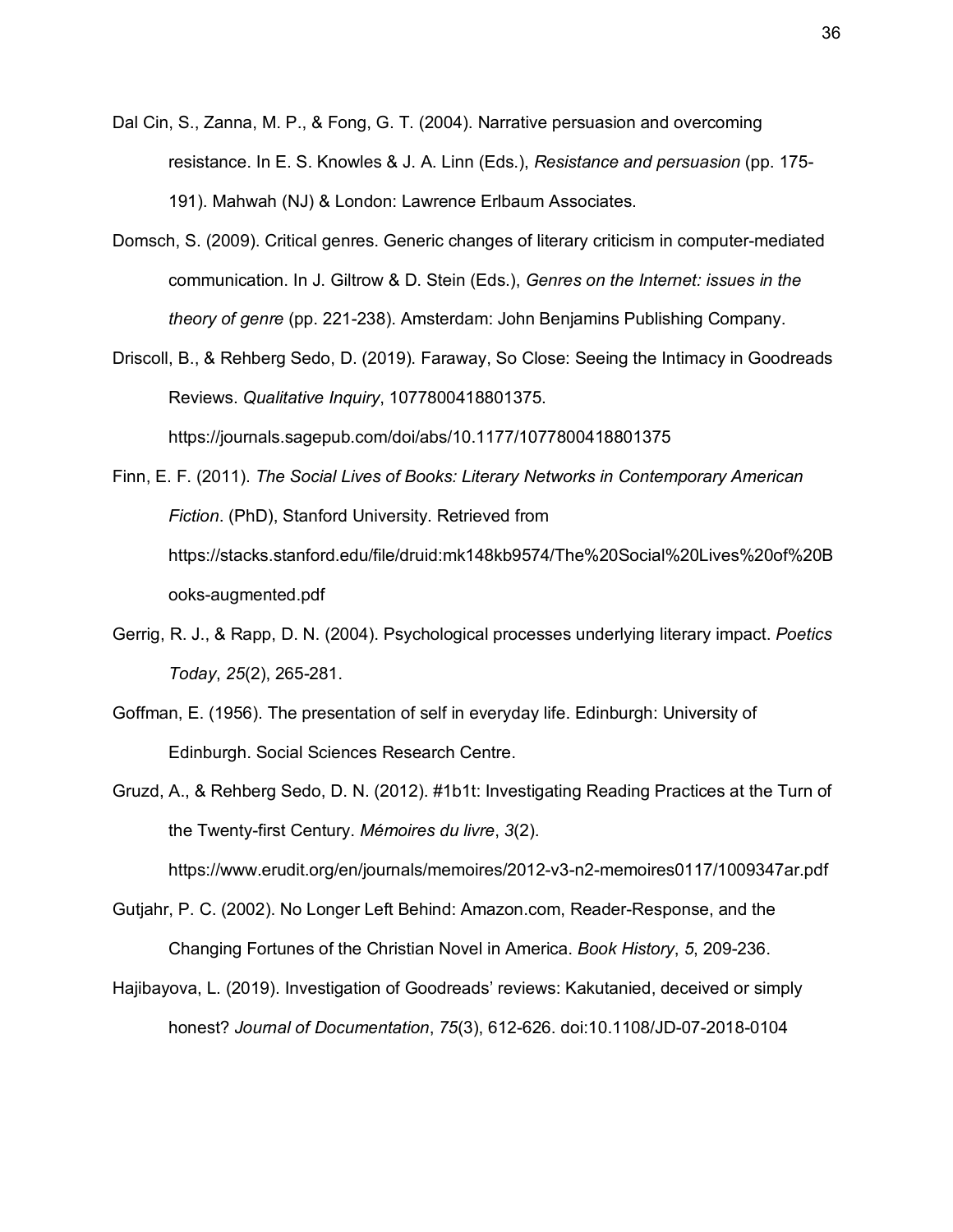- Hosoya, G., Schindler, I., Beermann, U., Wagner, V., Menninghaus, W., Eid, M., et al. (2017). Mapping the conceptual domain of aesthetic emotion terms: A pile-sort study. *Psychology of Aesthetics, Creativity, and the Arts*, *11*(4), 457.
- Jaakkola, M. (2019). From re-viewers to me-viewers: The #Bookstagram review sphere on Instagram and the uses of the perceived platform and genre affordances. *Interactions: Studies in Communication & Culture*, *10*(1-2), 91-110. Jamieson, S. (2004). Likert scales: How to (ab) use them. *Medical education*, *38*(12),

1217-1218.

- Keen, S. (2007). *Empathy and the Novel*. Oxford: Oxford University Press.
- Kidd, D. C., & Castano, E. (2013). Reading literary fiction improves theory of mind. *Science*, *342*(6156), 377-380. https://doi.org/10.1126/science.1239918
- Knobloch-Westerwick, S., & Keplinger, C. (2006). Mystery appeal: Effects of uncertainty and resolution on the enjoyment of mystery. *Media Psychology*, *8*(3), 193-212.
- Knoop, C. A., Wagner, V., Jacobsen, T., & Menninghaus, W. (2016). Mapping the aesthetic space of literature "from below". *Poetics*, *56*, 35-49.
- Koopman, E. (2016). Effects of "Literariness" on Emotions and on Empathy and Reflection After Reading. *Psychology of Aesthetics, Creativity, and the Arts*, *10*(1), 82-98.
- Koopman, E. M. E., & Hakemulder, F. (2015). Effects of literature on empathy and selfreflection: A theoretical-empirical framework. *Journal of Literary Theory*, *9*(1), 79-111.
- Kuijpers, M. M. (2014). *Absorbing stories. The effects of textual devices on absorption and evaluative responses*. (Ph D), Utrecht, Utrecht.
- Kuijpers, M. M., Hakemulder, F., Tan, E. S., & Doicaru, M. M. (2014). Exploring absorbing reading experiences. *Scientific Study of Literature*, *4*(1).
- LeBreton, J. M., & Senter, J. L. (2008). Answers to 20 questions about interrater reliability and interrater agreement. *Organizational research methods*, *11*(4), 815-852.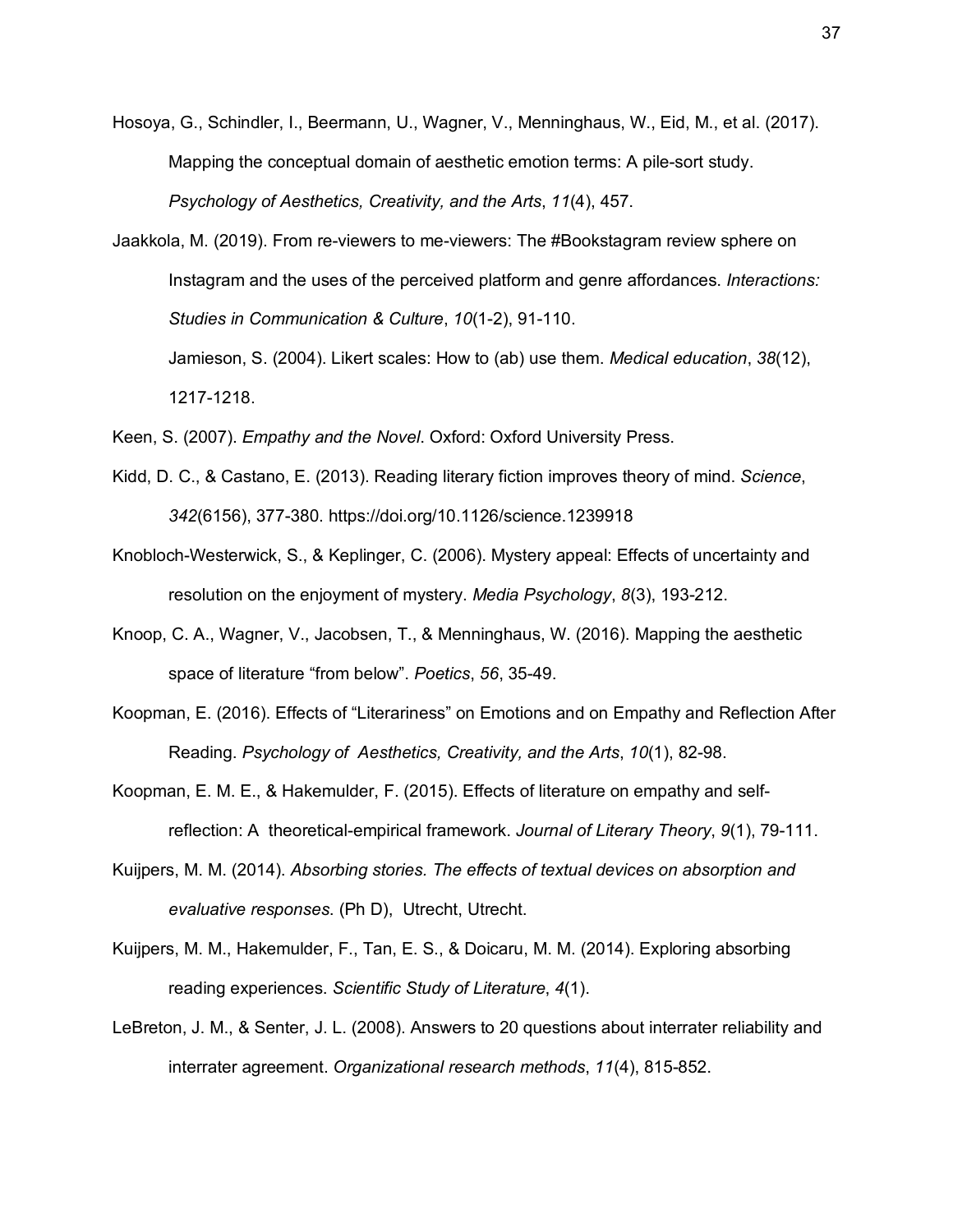Lindell, M. K., and Brandt, C. J. (1997). Measuring interrater agreement for ratings of a single target. *Appl. Psychol. Meas*. *21*, 271–278. doi: 10.1177/01466216970213006

Martens, M. (2016). *Publishers, Readers, and Digital Engagement*. London: Palgrave McMillan.

- McDonald, R. (2007). *The death of the critic*. London, New York: Continuum International Publishing Group.
- Mehling, G., Kellermann, A., Kellermann, H., & Rehfeldt, M. (2018). *Leserrezensionen auf amazon.de: Eine teilautomatisierte inhaltsanalytische Studie*. Bamberg : University of Bamberg Press.
- Miall, D. S., & Kuiken, D. (2002). A feeling for fiction: Becoming what we behold. *Poetics*, *30*(4), 221-241.
- Murray, S. (2015). Charting the Digital Literary Sphere. *Contemporary Literature*, *56*(2), 311- 339.
- Murray, S. (2018). Reading Online: Updating the State of the Discipline. *Book History*, *21*(1), 370-396.
- Naik, Y. (2012). Finding good reads on Goodreads. *Reference & User Services Quarterly*, *51*(4), 319-323.
- Naper, C. (2016). Experiencing the Social Melodrama in the Twenty-first Century. In P. M. Rothbauer, K. I. Skjerdingstad, L. E. McKechnie, & K. Oterholm (Eds.), *Plotting the Reading Experience: Theory/Practice/Politics*. Waterloo (Ontario): Wilfrid Laurier University Press.
- Norman, G. (2010). Likert scales, levels of measurement and the "laws" of statistics. *Advances in health sciences education*, *15*(5), 625-632.
- Oatley, K. (1994). A taxonomy of the emotions of literary response and a theory of identification in fictional narrative. *Poetics*, *23*(1-2), 53-74.
- O'Neill, T. A. (2017). An overview of interrater agreement on Likert scales for researchers and practitioners. *Frontiers in psychology*, *8*, 777.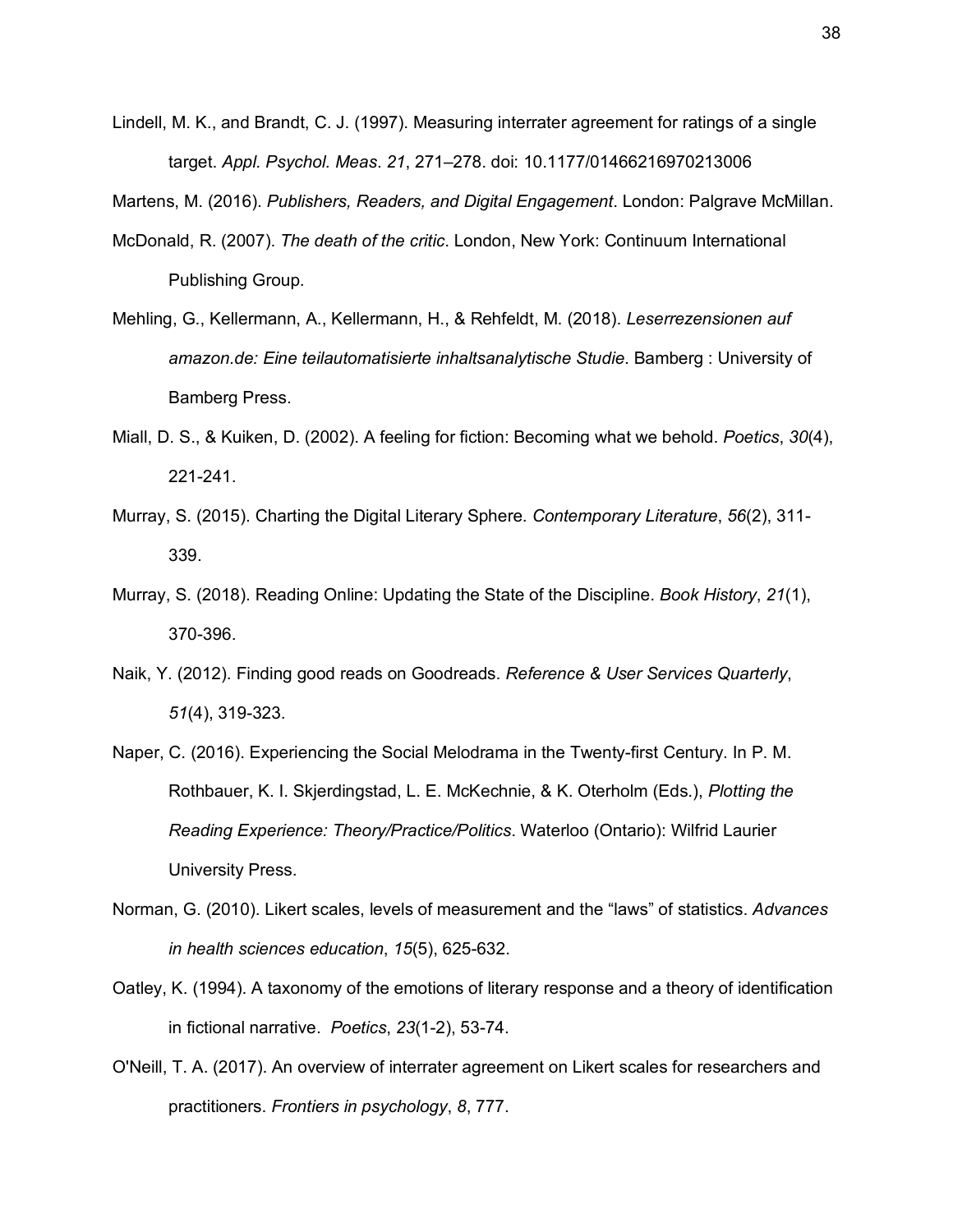Ott, M., Cardie, C., & Hancock, J. (2012). Estimating the prevalence of deception in online review communities. Paper presented at the Proceedings of the 21st international conference on World Wide Web, Lyon, France. https://dl.acm.org/citation.cfm?id=2187864

- Papacharissi, Z. (2011). Conclusion: A networked self. In Z. Papacharissi (Ed.), *A networked self: Identity, community, and culture on social network sites* (pp. 304-318). New York: Routledge.
- Pianzola, F., Rebora, S., & Lauer, G. (2020). Wattpad as a resource for literary studies. Quantitative and qualitative examples of the importance of digital social reading and readers' comments in the margins. *PloS one*, *15*(1), e0226708.
- Rebora, S., Lendvai, P., & Kuijpers, M. (2018). Reader experience labeling automatized: Text similarity classification of user-generated book reviews Paper presented at the EADH 2019, Galway.

https://eadh2018.exordo.com/files/papers/76/final\_draft/Goodreads\_EADH2018\_Final.p df

- Rehfeldt, M. (2017a). "Ganz große, poetische Literatur–Lesebefehl!" Unterschiede und Gemeinsamkeiten von Amazon-Rezensionen zu U-und E-Literatur *Lesen X. 0. Rezeptionsprozesse in der digitalen Gegenwart*. Göttingen: V&R unipress.
- Rehfeldt, M. (2017b). Leserrezensionen als Rezeptionsdokumente. Zum Nutzen nichtprofessioneller Literaturkritiken für die Literaturwissenschaft. In A. Bartl & M. Behmer (Eds.), *Die Rezension. Aktuelle Tendenzen der Literaturkritik* (pp. 275-289). Würzburg: Köningshausen und Neumann.
- Ridenour, L., & Jeong, W. (2016). Leveraging the power of social reading and big data: an analysis of co-read clusters of books on Goodreads. IConference 2016 Proceedings. https://www.ideals.illinois.edu/bitstream/handle/2142/89314/Ridenour292.pdf?sequence  $=1$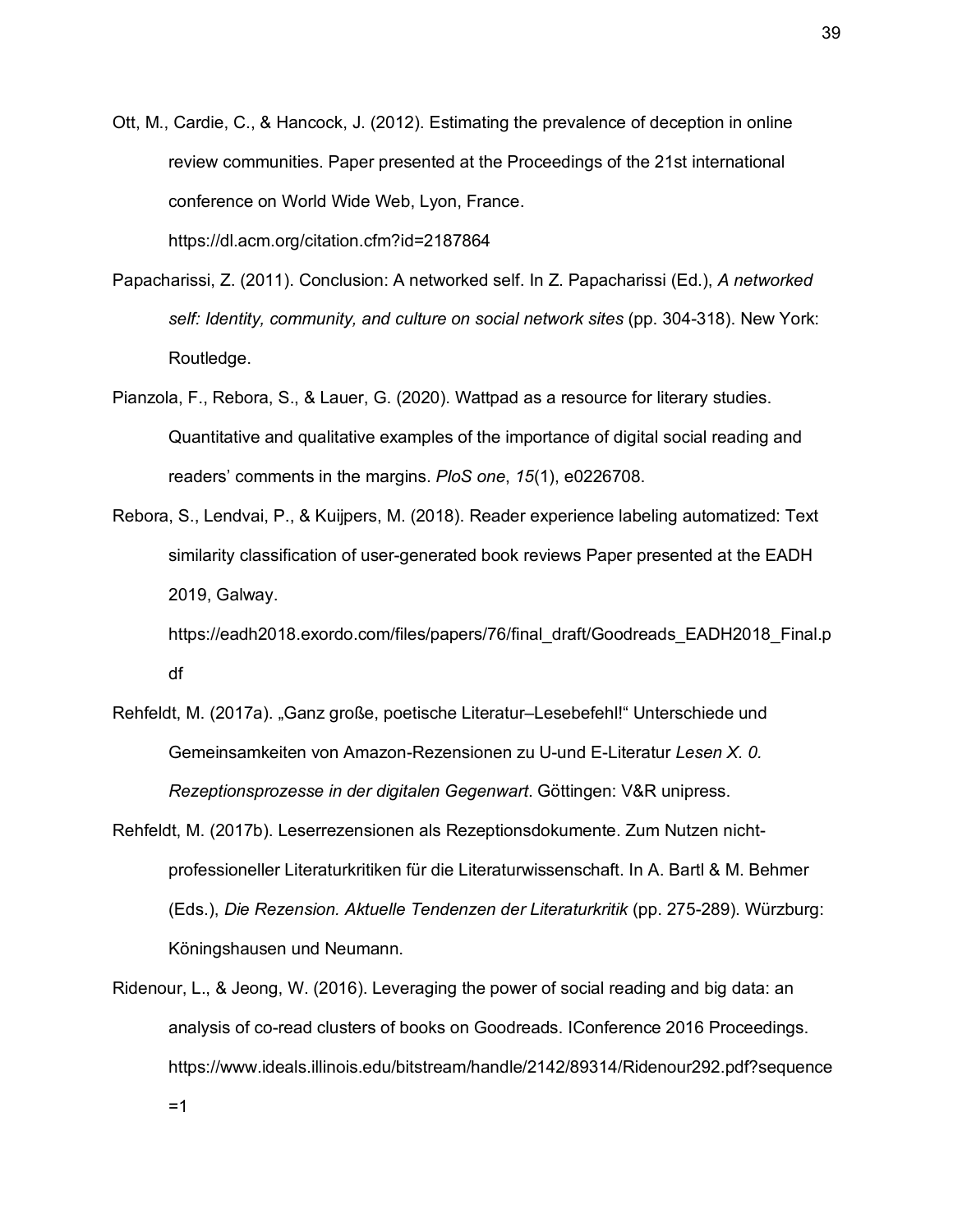- Ross, C. S. (1999). Finding without seeking: the information encounter in the context of reading for pleasure. Information Processing & Management, 35(6), 783-799.
- Sabine, G., & Sabine, P. (1983). Books That Made the Difference: What People Told Us. The Shoe String Press, Inc.
- Sairio, A. (2014). 'No other reviews, no purchase, no wish list': Book reviews and community norms on Amazon.com. *Studies in Variation, Contacts and Change in English*, 15. Retrieved from http://www.helsinki.fi/varieng/series/volumes/15/sairio/
- Saricks, J. G. (2005). Articulating a Book's Appeal. *Readers' advisory service in the public library*. Third Edition (pp. 40-73). Chicago: American Library Association.
- Schindler, I., Hosoya, G., Menninghaus, W., Beermann, U., Wagner, V., Eid, M., et al. (2017). Measuring aesthetic emotions: A review of the literature and a new assessment tool. *PloS one*, *12*(6), e0178899.
- Smith, D. (2004). Amazon reviewers brought to book. *Guardian*. Retrieved from https://www.theguardian.com/technology/2004/feb/15/books.booksnews
- Spiteri, L. F., & Pecoskie, J. (2016). Affective taxonomies of the reading experience: Using usergenerated reviews for readers' advisory. Proceedings of the Association for Information Science and Technology, *53*(1), 1-9.
- Stein, S. (2015). Laienliteraturkritik–Charakteristika und Funktionen von Laienrezensionen im Literaturbetrieb. In H. Kaulen & C. Gansel (Eds.), *Literaturkritik Heute* (pp. 59-76). Göttingen: V&R Unipress.
- Steiner, A. (2010). Personal Readings and Public Texts: Book Blogs and Online Writing about Literature. *Culture unbound*, *2*(28), 471-494.
- Streitfeld, D. (2012, 2012-08-25). The Best Book Reviews Money Can Buy. *New York Times*. Retrieved from https://www.nytimes.com/2012/08/26/business/book-reviewers-for-hiremeet-a-demand-for-online-raves.html